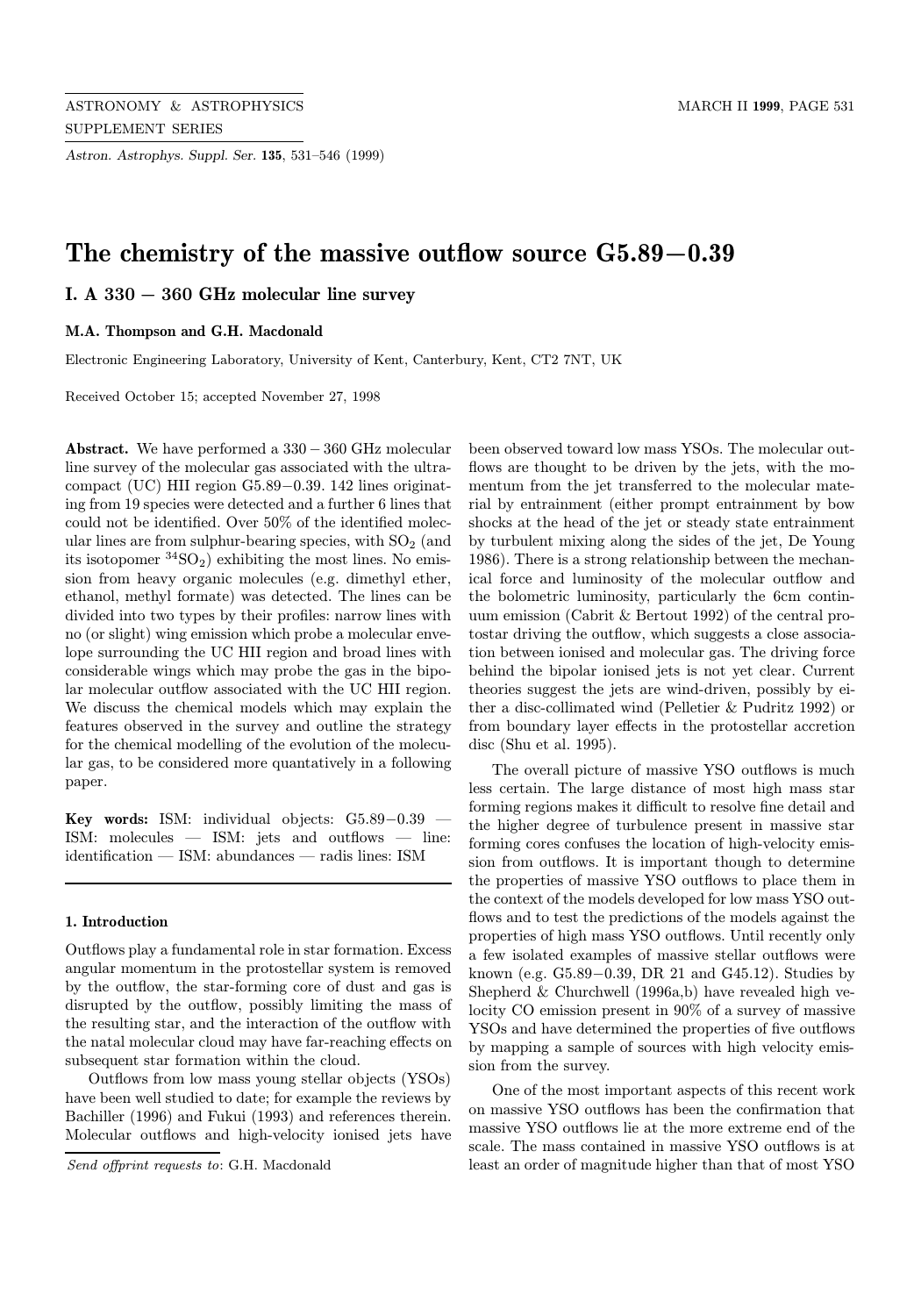outflows. The flow rates of massive YSO outflows are also in general larger than their low mass counterparts. If both outflow phenomena share a common origin, massive YSO outflows thus represent an ideal test of the models developed for low mass YSO outflows. Doubts have been raised whether disc-collimated wind or boundary-layer (so-called X-wind models) models of outflows are capable of driving the large masses in massive YSO outflows (Churchwell 1997), although the massive bipolar outflow associated with G192.16 exhibits properties of both disc-collimated and X-wind models (Shepherd et al. 1998). Further studies of massive YSO ouflows are necessary to determine whether high and low mass protostars share a common outflow mechanism.

The chemistry in massive and low mass YSO outflows is presumably driven by a common process. Outflows drive shocks into the ambient molecular gas and strongly affect the chemistry. The chemistry is altered by both the heating action of the shock which permits reactions with high activation energies to take place and by the injection of disrupted grain mantles (and perhaps grain cores) into the gas phase. The most striking difference between quiescent cloud and shock-driven chemistry is in the abundance of SiO, which is several orders of magnitude higher toward shocked regions (Schilke et al. 1997a). Other species, such as SO,  $NH_3$  and  $CH_3OH$  are also observed to have raised abundances toward outflows (Bachiller 1996 and references therein).

Molecular line surveys of low mass YSO outflows (e.g. Blake et al. 1995; Bachiller & Perez-Gutierrez 1997) have been extremely useful in characterising the chemistry of the outflow and in deriving the physical parameters of the gas from the detected molecular lines. However as in the dynamical study of outflows the main effort has focussed on low mass YSO outflows. For this reason we have undertaken a 330 − 360 GHz molecular line survey of the massive YSO outflow associated with G5.89−0.39. The outflow is compact, the lobes are separated by  $\sim 6''$  as traced in SiO emission, and massive with an outflowing mass of ∼80 solar masses (Harvey & Forveille 1988; Acord et al. 1997). There is also a dense envelope of dust (Harvey et al. 1994) and molecular gas (Gomez et al. 1991) surrounding the UC HII region, which is the prototypical example of the shell morphology (Wood & Churchwell 1989).

The compactness of the outflow means that both lobes and the envelope gas associated with the UC HII region can be sampled in a single  $13''$  HPBW observation. The line profiles can be used to determine whether emission arises predominantly from the envelope gas located close to the UC HII region or from within the accelerated gas of the outflow. Turbulence within the envelope, observed to be fairly ubiquitous towards regions of massive star formation (Plume et al. 1997), will confuse the issue although the line profiles of particular species will indicate species that can be explored further with higher resolution interferometric observations.

The HII region G5.89−0.39 is also postulated to be young from observations of its expansion rate (Acord et al. 1998) and the high dust density in the immediate environment (Harvey et al. 1994). We will be able to contrast the results of the 330 − 360 GHz survey with other recent molecular line surveys of G34.26 (Macdonald et al. 1996) and Orion-KL (Schilke et al. 1997b), in order to test the hypothesis that the chemistry of these objects can be used as a "chemical clock" to date the evolution of the molecular gas.

In summary, the aims of this survey are: (1) to characterise the chemistry of the molecular gas associated with G5.89−0.39, (2) to identify species located within the outflow by their high velocity line wings, (3) to derive the physical parameters of the molecular gas and (4) to examine whether hot core or shock-driven chemical models can reproduce the observed column densities. Parts (1) and (2) are presented in this paper, along with a first approach to part (3) by deriving the rotational temperatures and column densities of those species with sufficient detected transitions. A more detailed physical analysis and chemical modelling (parts 3 and 4) will be contained in the forthcoming Paper II.

The observations and data reduction procedure are detailed in the next section. The identified lines, inspection of their profiles for high velocity emission and rotation diagrams are presented in Sect. 3. The implications of the survey are discussed in Sect. 4 with particular reference to shock-driven and hot core chemical models.

# 2. Observations and data reduction

#### 2.1. Observations

The observations were made with the James Clerk Maxwell Telescope  $(JCMT)^1$  between the 8th and 14th March 1996. All observations were made at the coordinates  $\alpha(1950) = 17^{\rm h} 57^{\rm m} 27^{\rm s}$  and  $\delta(1950) = -24^{\circ} 03' 57''$ . which is the estimated centre of the UC HII region (Wood & Churchwell 1989). The pointing accuracy of the telescope was checked regularly against the peak continuum position of the UC HII region G34.26+0.15 and was found to be good to within  $5$ ". It was found that beam-switching (i.e. chopping the secondary mirror from on-source to offsource) was much superior to position switching for obtaining extremely flat baselines. A chop throw of  $3'$  in RA was used to keep a constant reference position, with a chopping frequency of  $1$  Hz.  $3'$  was more than sufficient to avoid contamination in the reference position for all species except CO (as can be seen in Fig. 1).

 $^{\mathrm{1}}\,$  The JCMT is operated by the Royal Observatories on behalf of the Particle Physics and Astronomy Research Council of the UK, the Netherlands Organisation for Scientific Research and the National Research Council of Canada.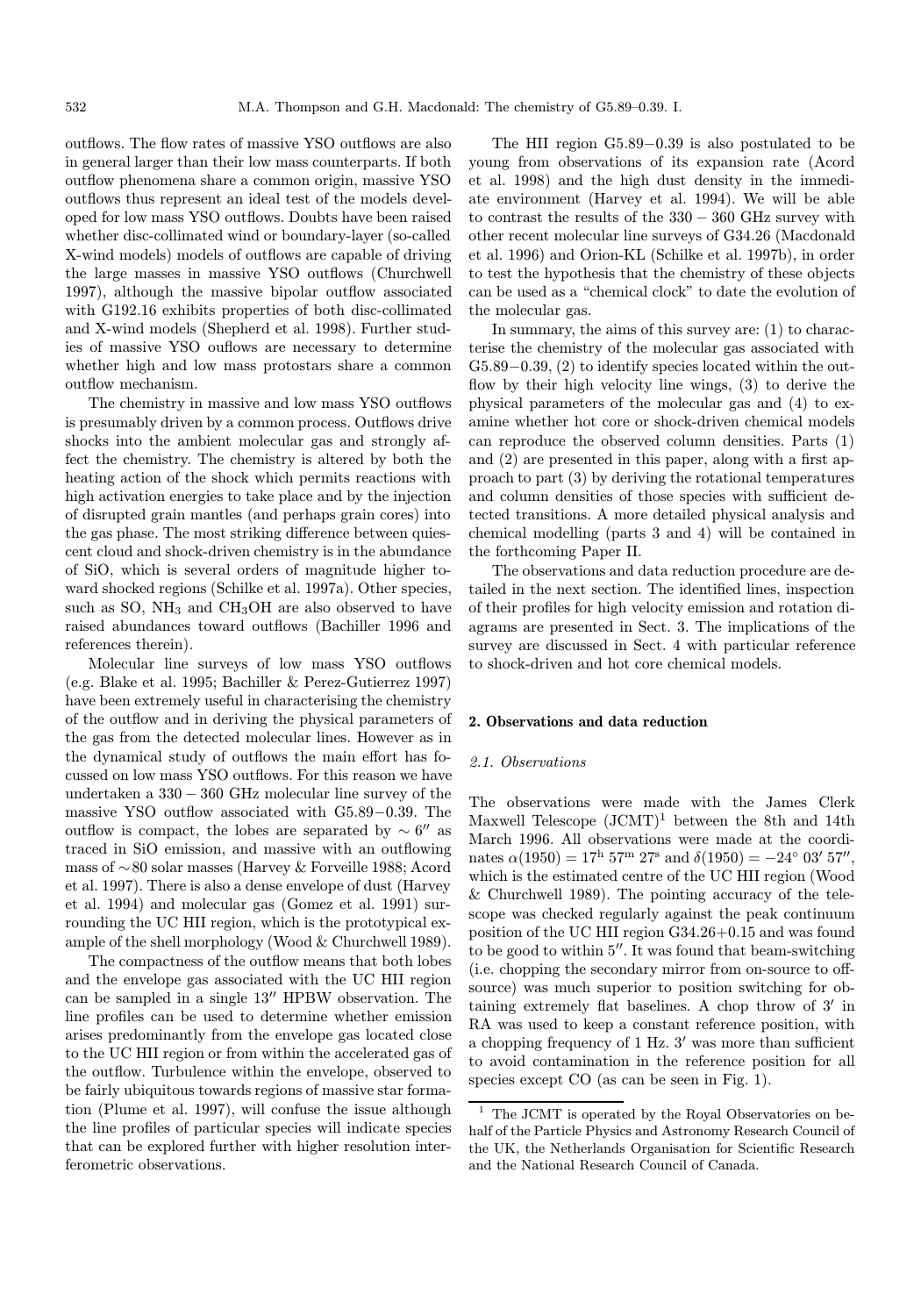

Fig. 1. Spectra observed during the 330 − 360 GHz survey of G5.89−0.39. The frequency scale given for each block of spectra is the lower sideband scale, the upper sideband scale is omitted as it is not continuous for the blocks of concatenated spectra. Species identifications are shown for each line and upper sideband lines are indicated by brackets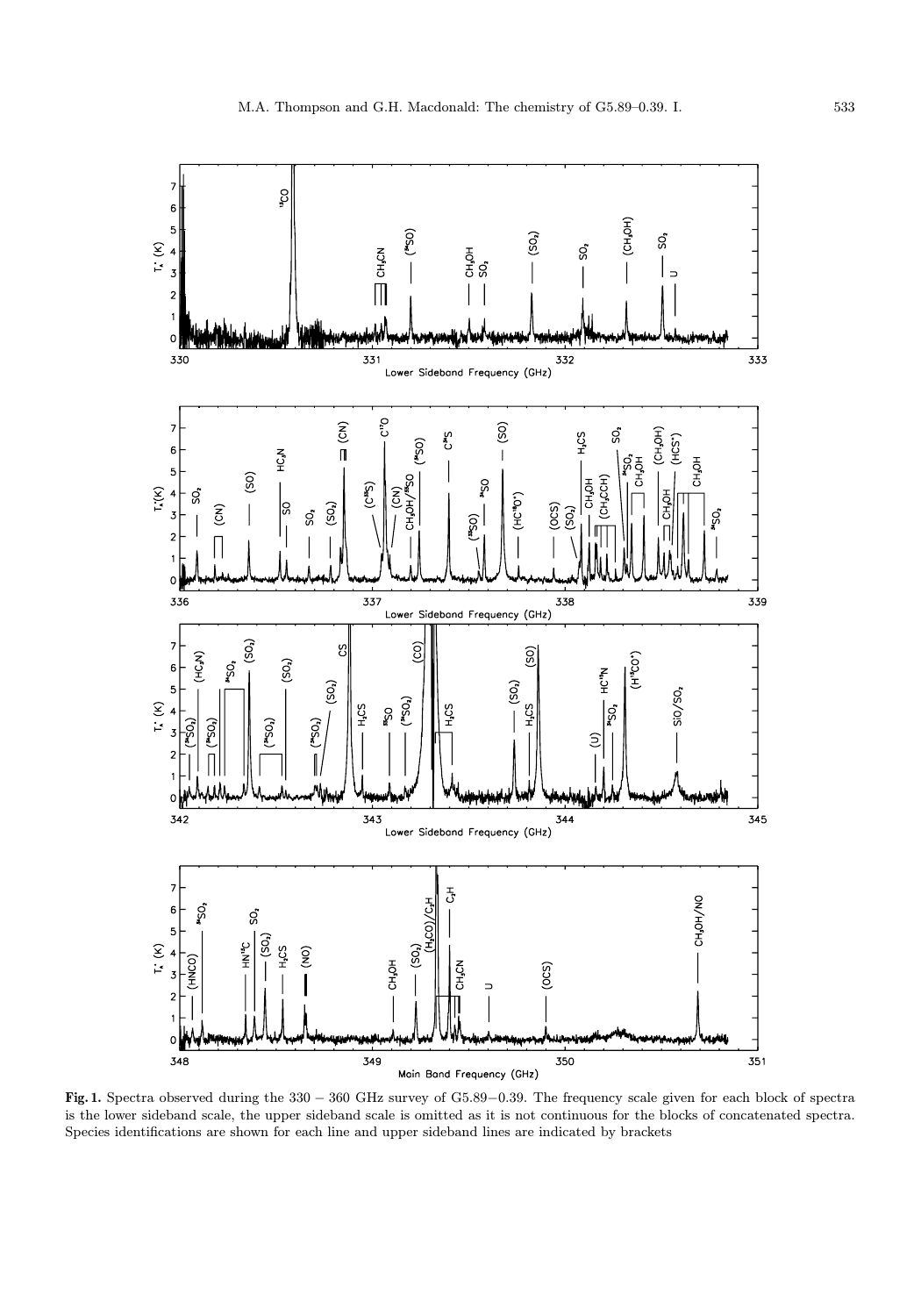

Fig. 1. continued

To cover the frequency range of the survey the 345 GHz SIS junction receiver B3i (RxB3i) was used in conjunction with the Dutch Autocorrelation Spectrometer (DAS). The DAS was used in 760 MHz bandwidth mode and with RxB3i as a frontend produces dual sideband spectra. Dual sideband spectra comprise two frequency bands (the upper and lower sidebands) folded over one another to produce a composite spectra. The upper and lower sidebands are separated in frequency by approximately twice the local oscillator intermediate frequency (IF), depending on the doppler correction for the source velocity. The upper sideband frequency scale is reversed relative to the lower sideband scale. The velocity of G5.89−0.39 with respect to the Local Standard of Rest  $(V_{\text{LSR}})$  was assumed to be  $+9.4$  km s<sup>-1</sup>. For RxB3i the IF is 1.5 GHz and the upper and lower sidebands are separated by approximately 3 GHz. Each spectrum taken thus represents a total frequency range of ∼ 1.5 GHz and this was used to reduce the total number of spectra needed to cover the frequency range of the survey.

The spectra were all observed with the "main band" set to the lower sideband, which means that the other (upper) sideband covers a frequency range of the same width roughly 3 GHz higher in frequency. We took spectra with their central frequency incremented by 700 MHz (ensuring an overlap of 30 MHz between spectra) until the lower sideband had covered the first 2.8 GHz of the frequency range. The upper sidebands of these spectra cover the next 2.8 GHz of the frequency range with a 200 MHz gap in coverage. This block of 4 spectra thus covers a total frequency range of 5.6 GHz. The remaining parts of the frequency range were observed in the same manner. The 200 MHz gaps between the blocks of spectra were to be covered by additional spectra taken at the end of the observing run, however due to bad weather this was not achieved. These gaps do not contain many lines of significance; searches of spectral line catalogues (both of predicted and observed lines) indicate that few lines occur in these frequency ranges. The blocks of spectra (with individual spectra concatenated) are shown in Fig. 1.

Two problems inherent in dual sideband spectra are the allocation of features to a particular sideband (i.e. upper or lower) and the possible overlapping (blending) of lines from each sideband. To determine the sidebands (and hence line frequencies) extra spectra with a local oscillator shift of +10 MHz were taken. In the shifted spectra lines in the upper sideband will appear to shift frequency by 20 MHz relative to those in the lower sideband. Blended lines from both sidebands were separated by this technique whenever possible.

With the DAS in 760 MHz mode the spectral resolution is 0.756 MHz. Each spectrum was divided into channels of 0.625 MHz, although later in the data reduction process all spectra were binned to a channel width of 1.25 MHz to improve signal to noise. The standard chopper-wheel calibration method of Kutner & Ulich (1981) was used to obtain line temperatures on the  $T_{\rm A}^*$ scale, i.e. corrected for the atmosphere, resistive telescope losses and rearward spillover and scattering.  $T_{\rm A}^*$  can also be corrected for forward spillover and scattering to give the corrected receiver temperature  $T^*_{\rm R}$  where  $T^*_{\rm R}=T^*_{\rm A}/\eta_{\rm fss}$ and  $\eta_{\mathrm{fss}}$  is the forward spillover and scattering efficiency (0.7 for RxB3i at 345 GHz).

## 2.2. Data reduction and line identification

The data were reduced using the Starlink spectral line package SPECX. Linear baselines were subtracted from the spectra and the line parameters of peak temperature  $(T_A^*)$ , central frequency  $(\nu(\text{obs}))$  and line width at half maximum  $(\Delta \nu_{1/2})$  were measured. Values for the noise in the spectra were evaluated using line-free channels and the typical rms noise level was found to be  $\sigma \sim 0.1 \text{ K}$  at a spectral resolution of 1.25 MHz. Features below a detection limit of  $5\sigma$  were ignored to avoid inaccurate line identifications. These data are given in Table 5 for each line. Multiple independent detections of each line (i.e. including the 10 MHz shifted spectra) are listed.

The identification of molecular lines detected in this survey was achieved by comparing their central frequencies primarily with the JPL spectral line database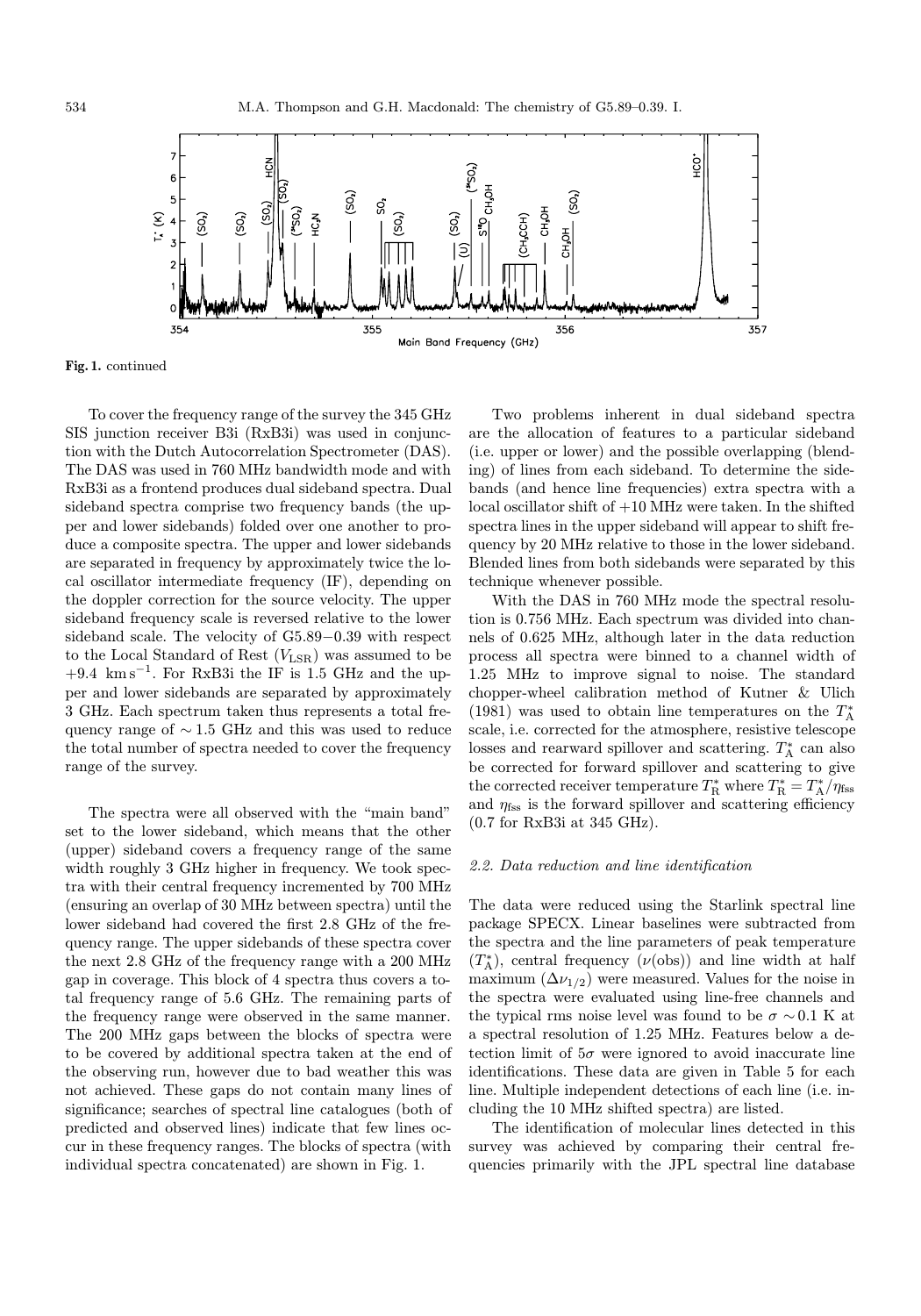Table 1. Species (including isotopomers) identified in the survey. The identification of certain species from single line detections must however be regarded with caution

| <b>Species</b>              | Number of      | <b>Species</b>      | Number of      |
|-----------------------------|----------------|---------------------|----------------|
|                             | detected lines |                     | detected lines |
| CO.                         |                | <b>HCN</b>          |                |
| $^{13}\mathrm{CO}$          | 1              | $HC^{15}N$          |                |
| $C^{17}O$                   | 1              | $HN^{13}C$          | 1              |
| SO.                         | 5              | <b>HNCO</b>         | 1              |
| $\rm ^{34}SO$               | 3              | N <sub>O</sub>      | $\overline{2}$ |
| $\rm ^{33}SO$               | 3              | $HCO+$              | 1              |
| $S^{18}O$                   | 1              | $HC^{18}O+$         | 1              |
| SO <sub>2</sub>             | $32\,$         | $HC_3N$             | 3              |
| $\rm ^{34}SO_2$             | 19             | CH <sub>3</sub> CCH | 11             |
| $C_2H$                      | $\overline{2}$ | CH <sub>3</sub> CN  | 8              |
| CS                          | 1              | CH <sub>3</sub> OH  | 18             |
| $\mathrm{C}^{34}\mathrm{S}$ | 1              | $H_2CO$             | $\mathbf{1}$   |
| $C^{33}S$                   | 1              | $H_2CS$             | 6              |
| OCS                         | 2              | U                   | 6              |
| CN                          | 8              |                     |                |

(Poynter & Pickett 1985). Other lists used include Lovas (1992), the methanol lists of Anderson et al. (1993) and the observational lists of lines seen by Jewell et al. (1989) toward Orion-A, Schilke et al. (1997b) toward Orion-KL and Macdonald et al. (1996) toward G34.26+0.15.

#### 3. Results

## 3.1. Identified lines and their profiles

142 lines originating from a total of 19 species were detected and are shown in Table 5. 6 further lines could not be identified and are indicated as such by U in Table 5. Many isotopomers were detected, particularly the  ${}^{34}SO_2$ isotopomer. A list of the identified species (including isotopomers) and the total number of lines from each is given in Table 1. Approximately 50% of the identified lines originate from sulphur-bearing species. Many of these lines (e.g. CS, SO,  $SO_2$  and to some extent  $C^{34}S$  and <sup>34</sup>SO) exhibit broad line wings suggesting that their emission originates from regions of wide velocity dispersion, perhaps from the molecular outflow. Other non sulphurbearing species known as typical outflow tracers (CO,  $HCO<sup>+</sup>$ , CH<sub>3</sub>OH) also display a wide range of velocities. Isotopomers such as  ${}^{13}CO$ ,  $H{}^{13}CO<sup>+</sup>$  and  $C{}^{34}S$  have broad line wings, which indicates that the outflowing gas has a significant optical depth in these molecules. The density tracer HCN also appears to have broad line wings, although this is complicated by the presence of two image band  $SO_2$  lines blended with the HCN 4–3 line. SiO exhibits extremely broad emission (across  $\sim 50 \,\mathrm{km \,s}^{-1}$ ), however it is again unfortunately blended with a vibrational  $SO<sub>2</sub>$  line in the image band.

In contrast to the broad lines thought to have an origin within the outflow, several species with narrow line profiles (e.g. HC3N, CH3CN, CH3CCH, NO) trace a relatively quiescent region of gas, probably the molecular envelope surrounding the UC HII region (Gomez et al. 1991).



Fig. 2. Spectra of broad lines from species known to probe outflows are compared to the CH<sub>3</sub>CCH  $20(2) - 19(2)$  line. Broad red and blue-shifted wings are clearly visible in the SO, SO<sup>2</sup> and HCO<sup>+</sup> lines, whereas the CH<sub>3</sub>OH 7(0) – 6(0) A+ line only clearly exhibits a red-shifted wing

Figure 2 shows a selection of high-velocity lines compared with the CH<sub>3</sub>CCH 20(2) – 19(2) line as representative of the low velocity dispersion lines. The temperature scale is normalised to highlight the differences between them. The differences between the narrow  $CH<sub>3</sub>CCH$  line which probes the gas of the molecular envelope and the broad lines of the outflow tracers  $SO$ ,  $SO_2$  and  $HCO<sup>+</sup>$  are obvious. The CH3OH line also has a distinct red wing.

In contrast to other high-mass YSO sources such as G34.26+0.15 and Orion-KL, there is no observational evidence of the presence of heavy organic molecules such as ethyl cyanide ( $CH_3CH_2CN$ ), methyl formate (HCOOCH<sub>3</sub>) or dimethyl ether  $(CH_3OCH_3)$ . These molecules have large numbers of emission lines detected towards the other sources and are evidence of a complex hot core chemistry, which may be absent in the molecular gas associated with G5.89−0.39.

### 3.2. Integrated intensities

We have also compared the total integrated intensities from each molecule, in a similar manner to that of the Orion-KL survey (Schilke et al. 1997b). It is interesting to compare the results from G5.89 with those of Orion-KL. In Orion-KL the most dominant molecule in terms of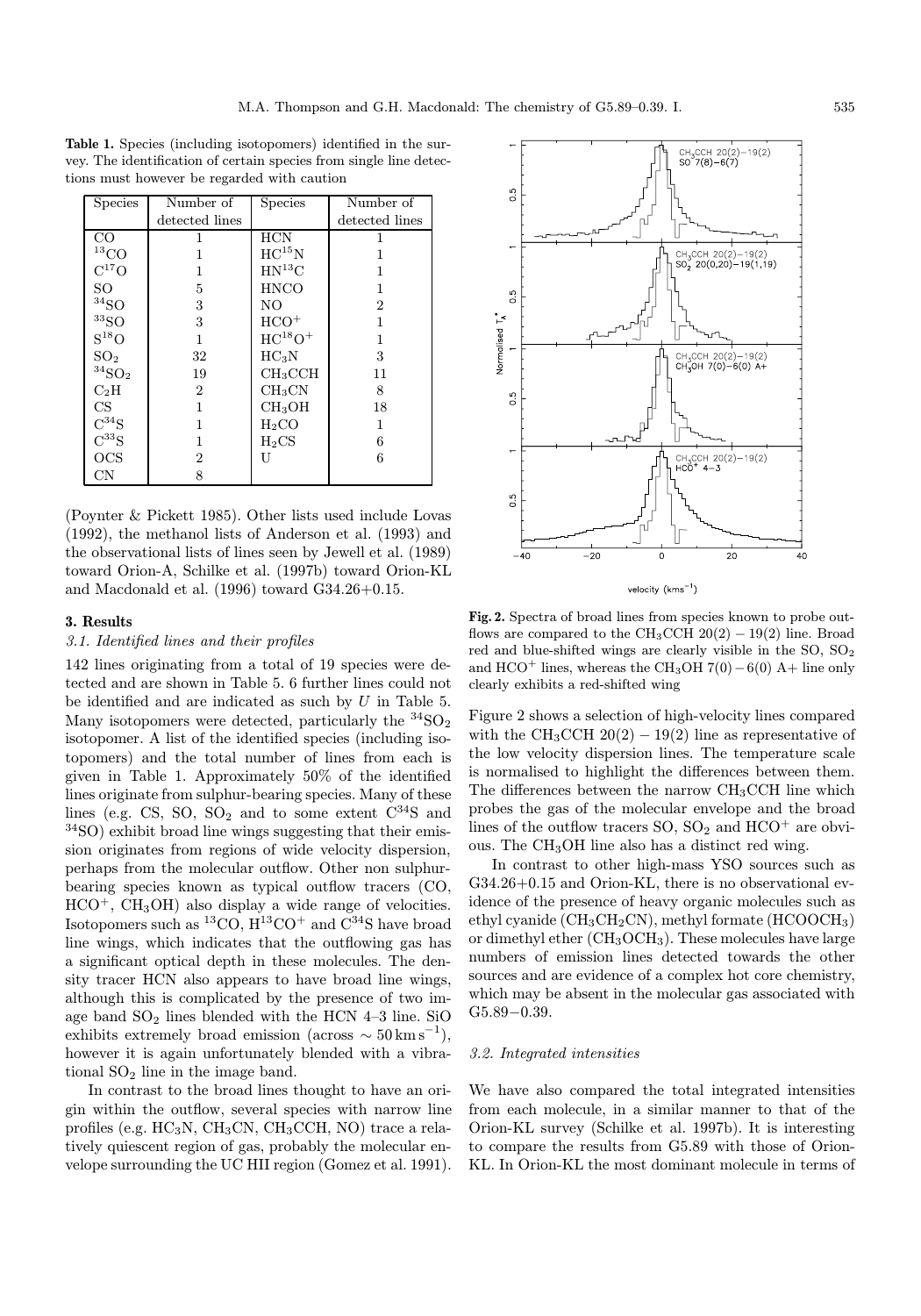Table 2. Integrated intensity for each species. The integrated intensities have been evaluated using the  $T_A^*$  scale. Where it has not been possible to place a firm value on the total integrated intensity due to blended lines an upper limit is indicated

| Molecule            | Total integrated  |
|---------------------|-------------------|
|                     | intensity (K MHz) |
| CO                  | $<$ 2049.8        |
| SO <sub>2</sub>     | $<$ 829.2         |
| SО                  | 514.9             |
| $\rm{HCO^+}$        | 462.5             |
| <b>HCN</b>          | $<$ 340.6         |
| CH <sub>3</sub> OH  | $<$ 300.5         |
| CS                  | 251.6             |
| CN                  | 189.7             |
| H2CO                | 120.6             |
| $\mathrm{C_2H}$     | 93.9              |
| CH <sub>3</sub> CCH | 81.0              |
| $_{\rm H_2CS}$      | 64.8              |
| SiO.                | $<$ 40.0          |
| CH <sub>3</sub> CN  | 35.4              |
| $HC_3N$             | 29.1              |
| NO.                 | 23.2              |
| HNC                 | 13.0              |
| OCS                 | 10.8              |
| $HCS^+$             | 7.9               |
| HNCO                | 7.2               |

integrated intensity is  $SO<sub>2</sub>$  which has a total integrated intensity more than twice that of CO. In G5.89−0.39 the most dominant molecule is CO with twice the integrated intensity of  $SO_2$ . This is due to beam dilution, since G5.89−0.39 is approximately 4 times more distant than Orion KL. The same effect can be seen in other species such as  $CH_3CCH$  and  $CH_3CN$ ; in Orion-KL the former is much less important for cooling the gas than the latter. However in G5.89 CH3CCH has twice the integrated intensity of CH3CN. This is probably due to the property of CH3CCH of tracing more extended gas (by virtue of its lower dipole moment), making CH3CCH less affected by beam dilution. Care must be taken in interpretations such as this though, as genuine chemical differences may affect the relative abundances of particular species between the two clouds and hence their integrated intensities.

# 3.3. Rotation diagrams and lower limits to column density

The rotation diagram approach assumes optically thin gas in LTE, for which the (beam-averaged) column density  $(N)$  can be written as:

$$
N = \frac{3k}{8\pi^3} \frac{\int T_{\rm R} dv}{\nu S \mu^2 g_{\rm I} g_{\rm K}} Q(T_{\rm rot}) \exp\left(\frac{E_{\rm u}}{k T_{\rm rot}}\right) \tag{1}
$$

where  $TRdv$  is the integrated intensity of the line,  $\nu$  is the line frequency, S is the line strength,  $\mu$  is the permanent electric dipole moment,  $g_I$  and  $g_K$  are the reduced nuclear spin degeneracy and the K-level degeneracy of the molecule respectively.  $E_u$  is the energy of the

upper level of the line and  $T_{\text{rot}}$  is the rotational temperature of the molecules comprising the gas and  $Q(T_{\text{rot}})$  is the corresponding partition function. Values for  $Q(T_{\text{rot}})$ were obtained by interpolating the values given in the JPL molecular line database to the appropriate temperature. Equation (1) was rearranged to an equation for a straight line and  $T_{\text{rot}}$  and  $N$  for each species were determined by a least-squares fit. A rotation diagram for <sup>33</sup>SO was not constructed owing to the lack of well-determined molecular parameters, such as the partition function. Lower limits to the column densities  $(N_{\min})$  of the remaining species were evaluated using the minimum point of Eq. (1), which occurs at  $T_{\text{rot}} = E_{\text{u}}/k$  for linear molecules and  $T_{\text{rot}} = \frac{2}{3}E_{\text{u}}/k$ for symmetric and asymmetric top molecules. Both methods are described more fully in Hatchell et al. (1998a).

The results of the rotation diagram and lower limit analyses are given in Tables 3 and 4. Abundances have been calculated for the rotation diagram species by assuming a spherical cloud with a radius of 0.2 pc and a number density  $n(H_2) = 10^4$  cm<sup>-3</sup> (taken from Gomez et al. 1991). The abundance of  ${}^{34}SO_2$  indicates that the  $SO_2$  abundance may be underestimated due to optical depth effects and should be closer to  $3 \times 10^6$ . The rotation diagrams are shown in Fig. 3. Certain lines have been excluded from the analysis; self-absorbed and blended lines, and those lines that could not be unambiguously identified with a single species. The data from SO,  $34$ SO and H<sub>2</sub>CS did not give a satisfactory fit to a straight line and lower limits to column density have been evaluated for these molecules.

The rotation diagrams indicate that the molecular gas associated with G5.89 has a temperature of roughly  $60 - 70$  K and a column density of  $\sim 10^{15}$  cm<sup>-2</sup>. SO<sub>2</sub> appears to probe somewhat hotter gas with temperature in excess of 100 K. The temperature for the less optically thick  ${}^{34}SO_2$  is higher than that of  $SO_2$  which is consistent with (although not conclusive evidence for) the temperature of the molecular gas increasing towards the centre.

### 4. Discussion

The results of the survey show that the molecular gas associated with G5.89 does not have such a complex chemistry as other massive YSOs (G34.26+0.15 and Orion-KL). Roughly an eighth of the number of lines seen toward Orion-KL (Schilke et al. 1997b) and a half of the number of lines detected toward G34.26+0.15 (Macdonald et al. 1996) were seen in this survey. 19 species were detected, mostly sulphur-bearing, as opposed to the 35 species seen in the G34.26 and Orion-KL surveys. No lines of heavy organic species (e.g.  $CH_3OCH_3$ ,  $HCOOCH_3$ ,  $CH_3CH_2CN$ ) were detected. We note that  $\lambda = 1.3$  mm lines of  $HCOOCH<sub>3</sub>$  and  $CH<sub>2</sub>CHCN$  were detected toward G5.89 by Acord et al. (1997), the prevalent lines of these species seen in the 330−360 GHz range toward Orion-KL and G34.26+0.15 were not detected in this survey. This may be due to the sensitivity limit of this survey, the lines of these species detected in G34.26 are often weak with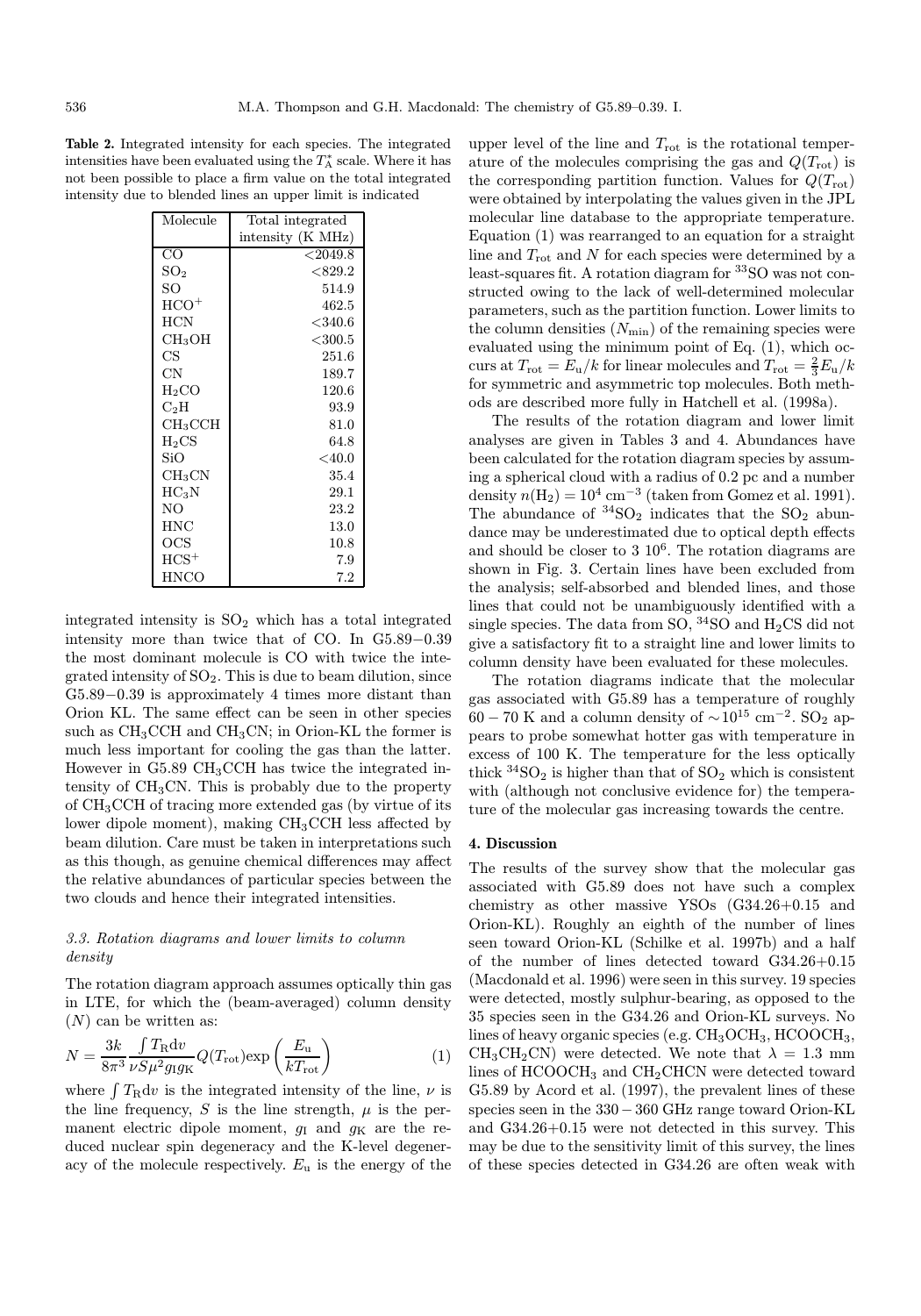

Fig. 3. Rotation diagrams for species with sufficient detected lines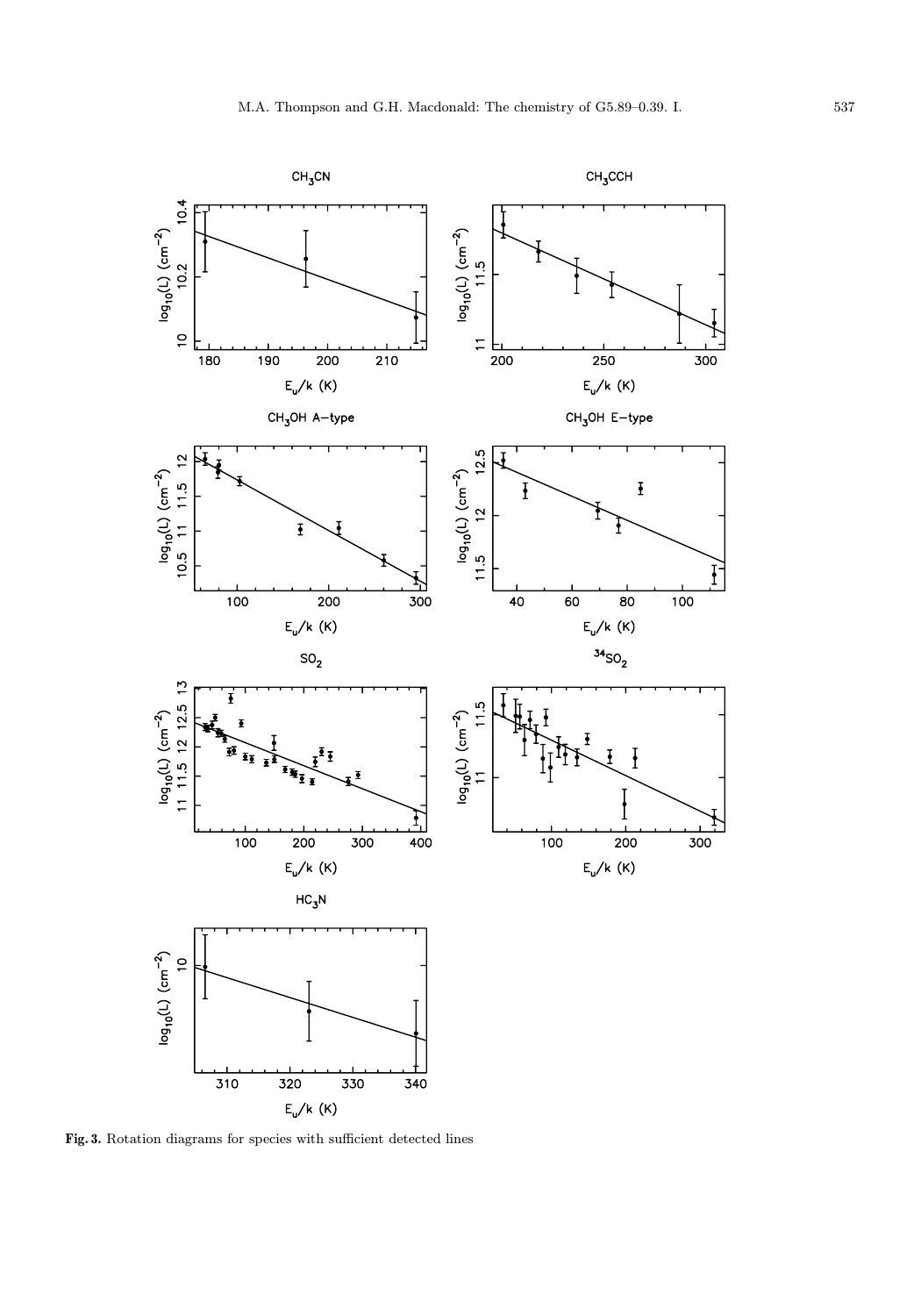**Table 3.** Rotation temperatures  $(T_{\text{rot}})$ , partition functions  $(Q(T_{\text{rot}}))$ , column densities  $(N)$  and abundances  $(X)$  relative to  $H_2$ . Abundances were calculated assuming a spherical envelope with the radius and number density  $n(H_2)$  given in Gomez et al. (1991)

| <b>Species</b>       | $T_{\rm rot}$ (K) | $Q(T_{\rm rot})$ | $N~(\text{cm}^{-2})$       | $X(H_2)$         |
|----------------------|-------------------|------------------|----------------------------|------------------|
| CH <sub>3</sub> CN   | $65 \pm 19$       | 3151             | $1.1 \pm 0.6 \; 10^{15}$   | $3.6~10^{-7}$    |
| CH <sub>3</sub> CCH  | $66 \pm 6$        | 575              | $7.4 \pm 1.4$ $10^{15}$    | $2.4~10^{-7}$    |
| CH <sub>3</sub> OH A | $60 \pm 4$        | 590              | $1.7\,\pm\,0.2\,\,10^{15}$ | $5.6~10^{-7}$    |
| $CH3OH$ E            | $38 \pm 11$       | 294              | $2.1\,\pm\,1.1\,\,10^{15}$ | $6.8~10^{-7}$    |
| SO <sub>2</sub>      | $111 \pm 14$      | 1378             | $4.0 \pm 0.9$ $10^{15}$    | $1.3 \ 10^{-6}$  |
| $34$ SO <sub>2</sub> | $154 \pm 25$      | 2212             | $8.4\,\pm\,2.1\,\,10^{14}$ | $2.8 \, 10^{-7}$ |
| HC <sub>3</sub> N    | $72 \pm 15$       | 996              | $6.6 \pm 2.1$ $10^{14}$    | $2.2 10^{-7}$    |

**Table 4.** Lower limits to column density. The partition function Q evaluated at  $T_{ex}$  is also given, where  $T_{ex} = E_u/k$  for linear molecules and  $\frac{2}{3}E_u/k$  for symmetric and asymmetric tops. Where two lines were used to evaluate the lower limit the partition functions of both lines are given

| <b>Species</b>      | $Q(T_{\rm ex})$ | $N_{\rm min}$<br>$\rm \ (cm^{-}$ | <b>Species</b>   | $Q(T_{\rm ex})$ | $N_{\rm min}~(\rm cm^{-1}$ |
|---------------------|-----------------|----------------------------------|------------------|-----------------|----------------------------|
|                     |                 |                                  |                  |                 |                            |
| ${}^{13}CO$         | 12              | $1.1~10^{17}$                    | <b>HCN</b>       | 20              | $6.0 10^{14}$              |
| CS                  | 56              | $4.6 10^{14}$                    | $HC^{15}N$       | 20              | $9.4~10^{12}$              |
| $C^{34}S$           | 56              | $1.18 \; 10^{14}$                | $HN^{13}C$       | 20              | $8.0 10^{12}$              |
| $HCO+$              | 20              | $1.63 \; 10^{14}$                | $C_2H$           | 40              | $2.1~10^{15}$              |
| $H^{13}CO+$         | 20              | $1.94 \; 10^{13}$                | OCS              | 812/870         | $3.47~10^{14}$             |
| $HC^{18}O^+$        | 20              | $2.1~10^{12}$                    | SO               | 413/235         | $4.1~10^{15}$              |
| $_{\mathrm{H_2CS}}$ | 1118/687        | $1.5\;10^{15}$                   | 34 <sub>SO</sub> | 231/224         | $3.0 10^{14}$              |

peak  $T_{\rm A}^* \sim 0.5$  K (compared to the rms noise of this survey of 0.1 K at 1.25 MHz resolution). However there are several lines in the frequency range of the survey that exhibited strong emission from G34.26 (peak  $T_{\rm A}^* \geq 0.8$  K) and are noticeably absent in this survey. More sensitive observations targeted toward these species may be necessary to confirm that their absence is due to chemical processes.

The temperature of the gas associated with G5.89 is  $60 - 80$  K, as shown by the rotation diagrams of CH<sub>3</sub>CN,  $CH<sub>3</sub>CCH$  and  $HC<sub>3</sub>N$ . This is reasonably consistent with the temperature of the molecular envelope (90 K) derived from NH<sub>3</sub> by Gomez et al. (1991). SO<sub>2</sub> and  ${}^{34}SO_2$  appear to probe hotter gas with temperatures of  $110 - 150$  K.  $34$ SO<sub>2</sub> has a higher rotation temperature which is consistent with a temperature gradient increasing toward the centre of the gas. The column densities of most species are in the range  $10^{14} - 10^{15}$  cm<sup>-2</sup>. The temperature and density of many of the species in this survey are much less than the corresponding species in the surveys of G34.26 (Macdonald et al. 1996) and Orion-KL (Schilke et al. 1997b). The most striking difference is for  $CH<sub>3</sub>OH$ , which in G34.26 and Orion-KL has a rotation temperature of 340 and 190 K respectively but a rotation temperature of only 65 K in G5.89.

Inspection of the line profiles indicates that the chemistry of the molecular gas proceeds in two very different physical regimes: that in the molecular envelope surrounding the UC HII and that in the shocked gas of the molecular outflow. In the former the species tracing the envelope are those such as  $CH<sub>3</sub>CN$ ,  $CH<sub>3</sub>CCH$  and  $HC<sub>3</sub>N$ ; in the latter sulphur- and silicon-bearing species with broad line profiles perhaps trace the chemistry of the outflow. Here, we will examine the broad details of the survey in order to set out the most useful approaches to investigate the chemistry of G5.89−0.39. The approaches outlined here will be elaborated upon more quantatively in Paper II.

The chemistry of the envelope could be explained in terms of hot core chemical models (e.g. Millar et al. 1997 and references therein). Hot core models follow the evolution of the gas-phase chemistry of evaporated grain-mantle ices, where the evaporation is assumed to be caused by the "switch-on" of a nearby high-mass star. The hot core is usually extremely compact and dense with  $n_{\text{H}_2}$  around  $10^6-10^7$  cm<sup>-3</sup>. Temperatures can range from  $100-250$  K and the chemistry is characterised by anomalously high abundances of saturated species (e.g.  $H_2S$  and  $NH_3$ ) and large molecules such as  $C_2H_5OH$  and  $CH_3OCH_3$ . The nature of the envelope surrounding G5.89 has some parallels with hot core chemistry; there are high column densities of warm (∼ 90 K) ammonia in close association with the young O-star (or stars) powering the UC HII region. There are however some differences between the molecular envelope and the standard picture of hot cores. G5.89 has the one of the lowest abundances of ammonia as seen in the UC HII region sample of Cesaroni et al. (1992), by roughly a factor of 10. The  $H_2$  density lies between a few  $10^4$  and 10<sup>6</sup> cm<sup>−</sup><sup>3</sup> (Gomez et al. 1991 and Cesaroni et al. 1992). The molecular gas does not exhibit any detectable emission from large molecules, unlike the more line-rich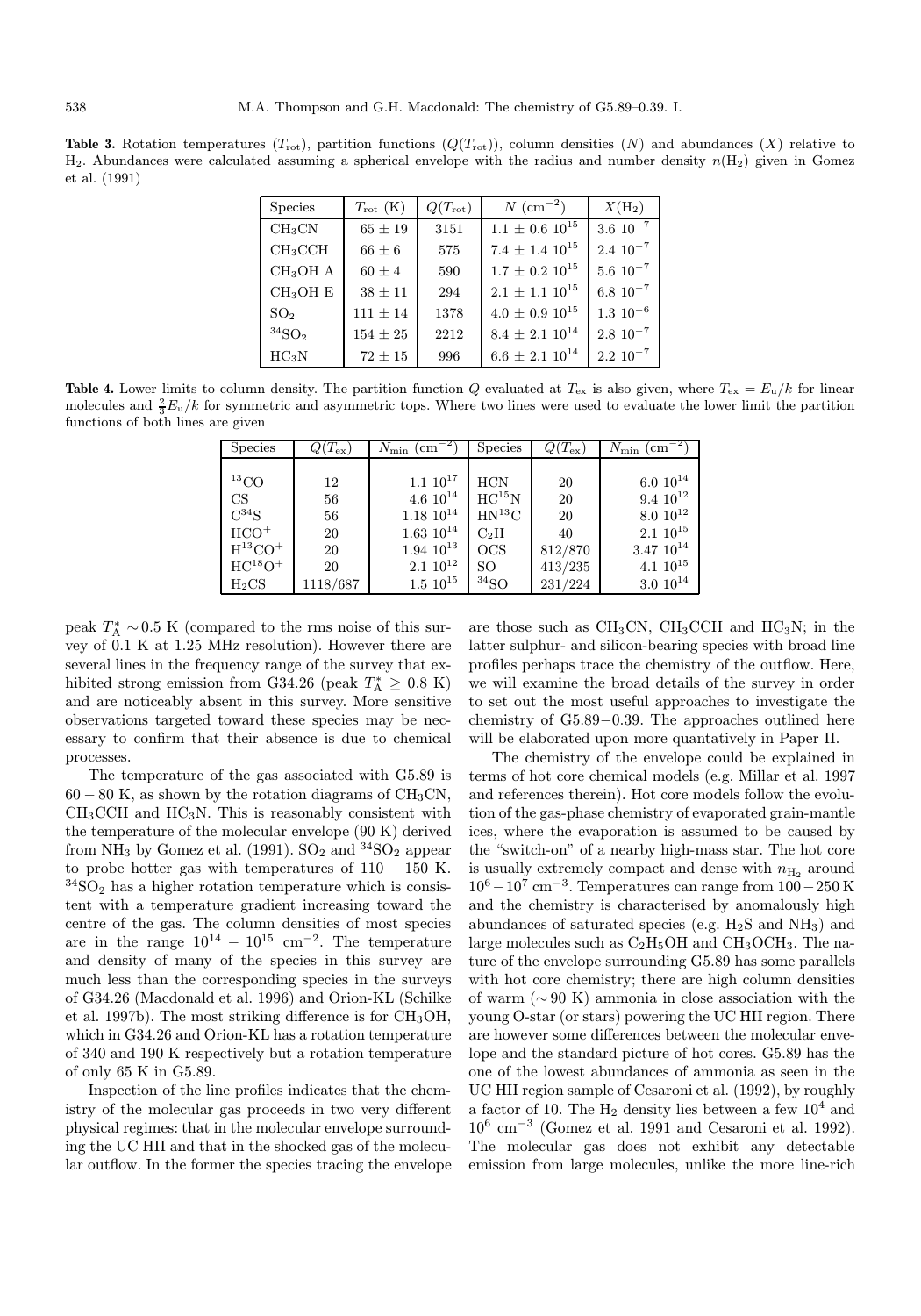sources from the UC HII region survey of Hatchell et al. (1998a).

Hot core models may be able to explain these differences from the standard picture. We have examined the model of Millar et al. (1997) which is tailored for G34.26+0.15. The model takes account of the cloud structure as derived from the radiative transfer modelling of HCO<sup>+</sup> (Heaton et al. 1993) and CO (Little et al. 1994). The cloud in which G34.26 is embedded has three hierarchical components; a cold rarefied halo approximately 3.5 pc in radius, a compact core of radius 0.1 pc and an inner dense ultracompact core of radius 0.01 pc. The compact core quite closely matches the conditions in the envelope of  $G5.89$  (the model temperature and  $H_2$  density are ∼80 K and  $10^6$  cm<sup>-3</sup> respectively). The compact core model shows that the abundances of the heavy organic molecules decrease as the core ages, falling off sharply beyond roughly  $10<sup>5</sup>$  years. The compact core model is able to reproduce the abundances observed in the survey to within a factor of 10, with the exception of CH<sub>3</sub>CCH which is under-produced in the model by at least three orders of magnitude. The observations are consistent with a chemical evolution time of  $>10^5$  years, although such a direct comparison of the model which is tailored for G34.26 and the observed abundances which are dependent on the geometry of G5.89 must be viewed with caution.

This must be reconciled with the apparent youth of the UC HII region. Recent high resolution astrometric observations have revealed that the HII region is expanding at a rate consistent with a dynamical age of ∼ 600 years (Acord et al. 1998). However the onset of the UC HII region may have been delayed by high gas and dust densities in the early phases of star formation and the gas accreting onto the massive protostar may have undergone heating prior to stellar "switch-on", perhaps from dynamical sources such as accretion shocks or outflow shocks. Another problem which addressed is that in hot core models the abundance of sulphur-bearing species such as  $H_2S$ and SO decreases after roughly  $10^3$  years for  $H_2S$  and  $10^4$ years for SO. The abundance of  $SO_2$  stays enhanced until roughly 10<sup>6</sup> years. The hot core model is capable of reproducing the observed  $SO_2$  abundances of  $10^{-6} - 10^{-7}$  at a temperature of 100 K (Hatchell et al. 1998b), however the broad line wings of  $SO$  and  $SO<sub>2</sub>$  lines show that there must be a connection between the outflowing gas and the sulphur species.

Shock-driven chemical models predict the enhancement of sulphur-bearing species (e.g. Pineau-des-Fôrets et al. 1993; Draine et al. 1983), particularly  $H_2S$  and  $SO_2$ . A shock passing through molecular gas will heat and compress the gas, permitting reactions with activation energy barriers to proceed. The reactions  $O + H_2 \rightarrow OH \rightarrow H_2O$ and  $S + H_2 \rightarrow SH \rightarrow H_2S$  rapidly process the available oxygen and sulphur into H2O and H2S. Reactions with OH and  $O_2$  convert the  $H_2S$  into SO and  $SO_2$ , which peak in abundance further behind the shock than  $H_2S$ . The model

of Pineau-des-Fôrets et al. (1993) predicts an  $SO_2$  abundance of  $\sim 10^{-6}$  which is consistent with that observed.

The shocks also strip the ice mantles from dust grains, by thermal processes, sputtering (Schilke et al. 1997a) and grain-grain collisions (Caselli et al. 1997). Depending on the shock speed one or more of these processes may dominate overall and at high enough shock speeds grains may be completely disrupted (e.g. J-shocks with speeds of > 40 km s<sup>-1</sup>, Seab & Schull 1983). This disruption of grain cores or mantles injects depleted species into the gas phase, altering the chemical composition significantly. Chemical models involving grain disruption have been constructed for SiO and H2O (e.g. Schilke et al. 1997a; Bergin et al. 1998) but not explicitly for sulphur-bearing species. Significant quantities of H2S may be injected into the gas phase directly from grain mantles, rather than by hydrogenation of elemental sulphur.

It is also difficult to distinguish the route towards the production of sulphur-bearing species. Hot core chemistry alone can reproduce the observed abundances of sulphurbearing species (Charnley 1997; Hatchell et al. 1998b). The chemical pathways are similar but for the formation of H2S, which instead of being formed by hydrogenation of elemental sulphur is directly evaporated from grain ice mantles. However the survey shows that many sulphurbearing species are likely to be located within the outflowing gas, by virtue of their broad line profiles. We intend to explore the mechanisms behind the sulphur species production further by detailed physical analysis and modelling of hot core and shock-driven chemistry in the companion paper (Paper II).

#### 5. Summary and conclusions

We have performed a  $330 - 360$  GHz molecular line survey of the molecular gas associated with the UC HII region G5.89−0.39. The lines detected in the survey can be split into two types; those with narrow line profiles which probe the dense molecular envelope surrounding the UC HII region and those with broad line wings which probably arise from the massive outflow known to be associated with G5.89−0.39. The species which exhibit high-velocity emission are consistent with those seen toward outflows from low-mass YSOs, indicating that similar processes are responsible for the chemical evolution of outflowing gas. The rotation temperature of the species detected in the survey is  $60 - 80$  K and the column densities of most species are in the range  $10^{14} - 10^{15}$  cm<sup>-2</sup>.

No heavy organic species (e.g. CH<sub>3</sub>OCH<sub>3</sub>, CH<sub>2</sub>CHCN) were detected. The spectrum is dominated by lines of sulphur-bearing species; over 50% of the identified lines originate from sulphur-bearing species. The dominant molecule in terms of integrated intensity is CO, which has twice the integrated intensity of  $SO_2$ . This is the opposite of the situation in Orion-KL (Schilke et al. 1997b) where SO<sup>2</sup> has twice the integrated intensity of CO. Beam dilution is the most likely cause.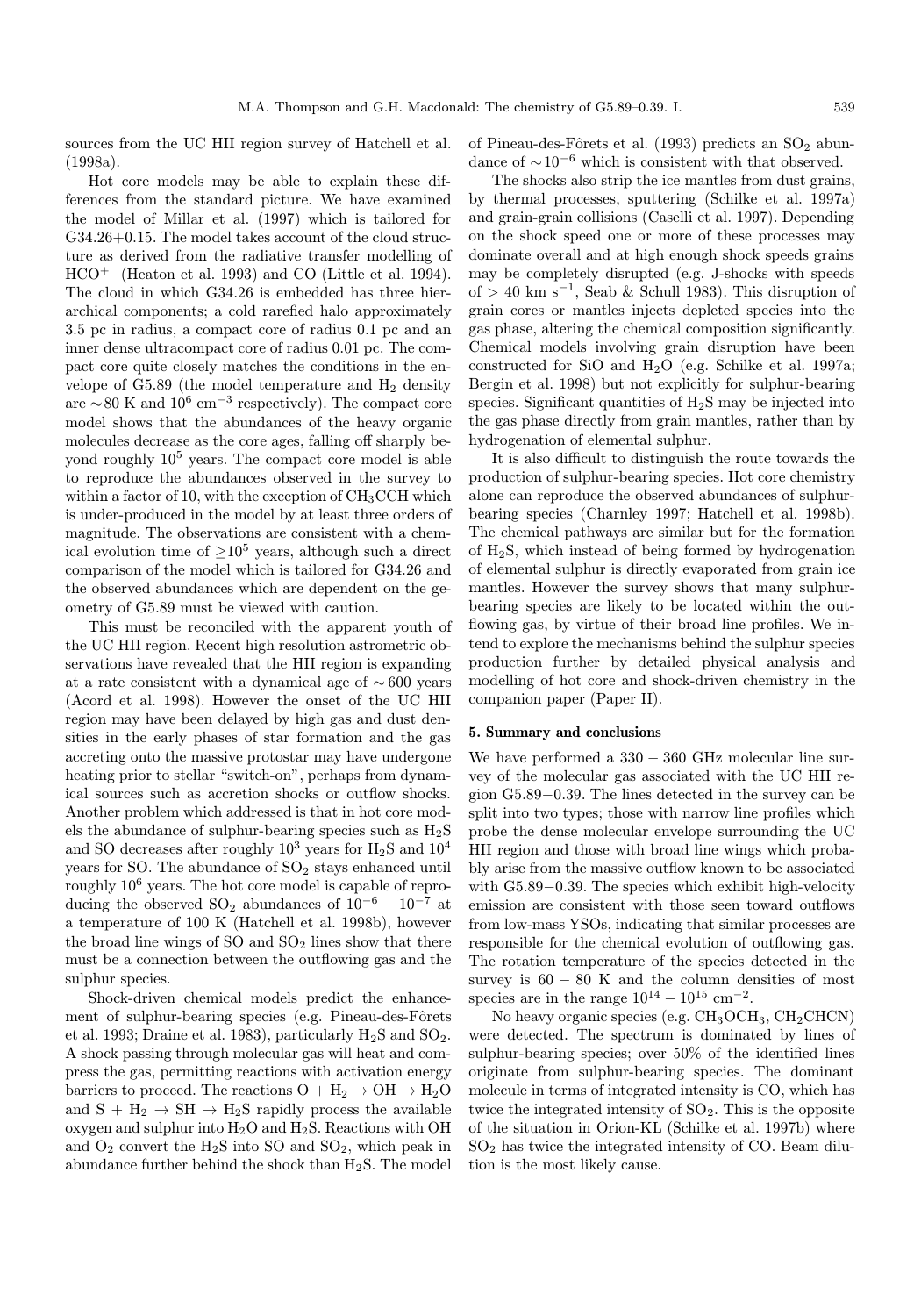The chemistry of G5.89 has features that are similar to hot core and shock-driven models. The broad features of the envelope chemistry are similar to those of hot cores with the caveats that the density and temperature are lower than in other hot core sources and that there is no evidence of the heavy organic molecules seen in the hot core surveys of Macdonald et al. (1996), Schilke et al. (1997b) and Hatchell et al. (1998a). It is possible that the envelope of G5.89 is evolved much further than the dynamical ages of both the UC HII region and outflow suggest. We intend to subject the survey data to detailed physical and chemical analysis in a following paper, in order to derive the physical parameters of the molecular gas and to model the chemistry of the envelope and outflow to determine whether the chemical evolution can be better described by hot core or shock-driven models.

Interferometric observations would also be extremely useful in determining the locations of the sulphur-bearing species and to confirm whether shock-driven chemistry or hot core chemistry is the prime cause. Acord et al. (1997) remark upon the similarity of the line profiles of SiO, NH<sup>3</sup> and CO at high velocities, perhaps suggesting that these three species are coexistent in the outflow. Interferometric observation of these species would confirm this and allow the refinement of models of the chemistry and physics of outflow shocks.

Acknowledgements. MAT would like to thank PPARC for their support via a research studentship and the JCMT staff for all their assistance during the observations.

#### References

- Acord J.M., Walmsley C.M., Churchwell E., 1997, ApJ 475, 693
- Acord J.M., Churchwell E., Wood D.O.S., 1998, ApJ 495, 107
- Anderson T., Herbst E., Delucia F.C., 1993, J. Mol. Spectrosc. 159, 410
- Bachiller R., 1996, ARA&A 34, 111
- Bachiller R., Perez-Gutierrez M., 1997, ApJ 487, L93
- Bergin E.A., Melnick G.J., Neufeld D.A., 1998, ApJ 499, 777 Blake G.A., Sandell G., van Dishoeck E.F., Groesbeck T.D.,
- Mundy L.G., Aspin C., 1995, ApJ 441, 689
- Cabrit S., Bertout C., 1992, A&A 261, 274
- Caselli P., Hartquist T.W., Havnes O., 1997, A&A 322, 296
- Cesaroni R., Walmsley C.M., Churchwell E., A&A 256, 618
- Charnley S.B., 1997, ApJ 481, 396
- Churchwell E., 1997, ApJ 479, L59
- De Young D.S., 1986, ApJ 263, L73
- Draine B.T., Roberge W.G., Dalgarno A., 1983, ApJ 264, 485
- Fukui Y., Iwata T., Mizuno A., Bally J., Lane A.P., 1993, in Protostars & Planets III, Levy E.H. & Lunine J.I. (eds.). Tucson: Univ. Ariz. Press, pp. 603–39
- Gomez Y., Rodriguez L.F., Garay G., Moran J.M., 1991, ApJ 377, 519
- Harvey P.M., Forveille T., 1988, A&A 197, L19
- Harvey P.M., Lester D.F., Colomé C., et al., 1994, ApJ 433, 187
- Hatchell J., Thompson M.A., Millar T.J., Macdonald G.H., 1998a, A&AS (in press)
- Hatchell J., Thompson M.A., Millar T.J., Macdonald G.H., 1998b, A&A 338, 713
- Heaton B.D., Little L.T., Yamashita T., et al., 1993, A&A 278, 238
- Jewell P.R., Hollis J.M., Lovas F.J., Snyder L.E., 1989, ApJS 70, 833
- Kutner M.L., Ulich B.L., 1981, ApJ 250, 341
- Little L.T., Gibb A.G., Heaton B.D., Ellison B.N., Claude S.M.X., 1994, MNRAS 271, 649
- Macdonald G.H., Gibb A.G., Habing R.J., Millar T.J., 1996, A&AS 119, 333 (Paper I)
- Millar T.J., Macdonald G.H., Gibb A.G., 1997, A&A 325, 1163
- Pelletier G., Pudritz R.E., 1992, ApJ 394, 117
- Pineau-des-Fôrets G., Roueff E., Schilke P., Flower D.R., 1993, MNRAS 262, 915
- Plume R., Jaffe D.T., Evans N.J. II, Martin-Pintado J., Gomez-Gonzalez J., 1997, ApJ 476, 730
- Poynter R.L., Pickett H.M., 1985, Appl. Opt. 24, 2335
- Schilke P., Walmsley C.M., Pineau-de-Fôrets G., Flower D.R., 1997a, A&A 321, 293
- Schilke P., Groesbeck T.D., Blake G.A., Phillips T.G., 1997b, ApJS 108, 301
- Seab C.G., Shull J.M., 1983, ApJ 275, 652
- Shepherd D.S., Churchwell E., 1996a, ApJ 457, 267
- Shepherd D.S., Churchwell E., 1996b, ApJ 472, 225
- Shepherd D.S., Watson A.M., Sargent A.I., Churchwell E., 1998, ApJ (in press)
- Shu F.H., Najita J., Ostriker E.C., Shang H., 1995, ApJ 455, L155
- Wood D.O.S., Churchwell E., 1989, ApJS 69, 831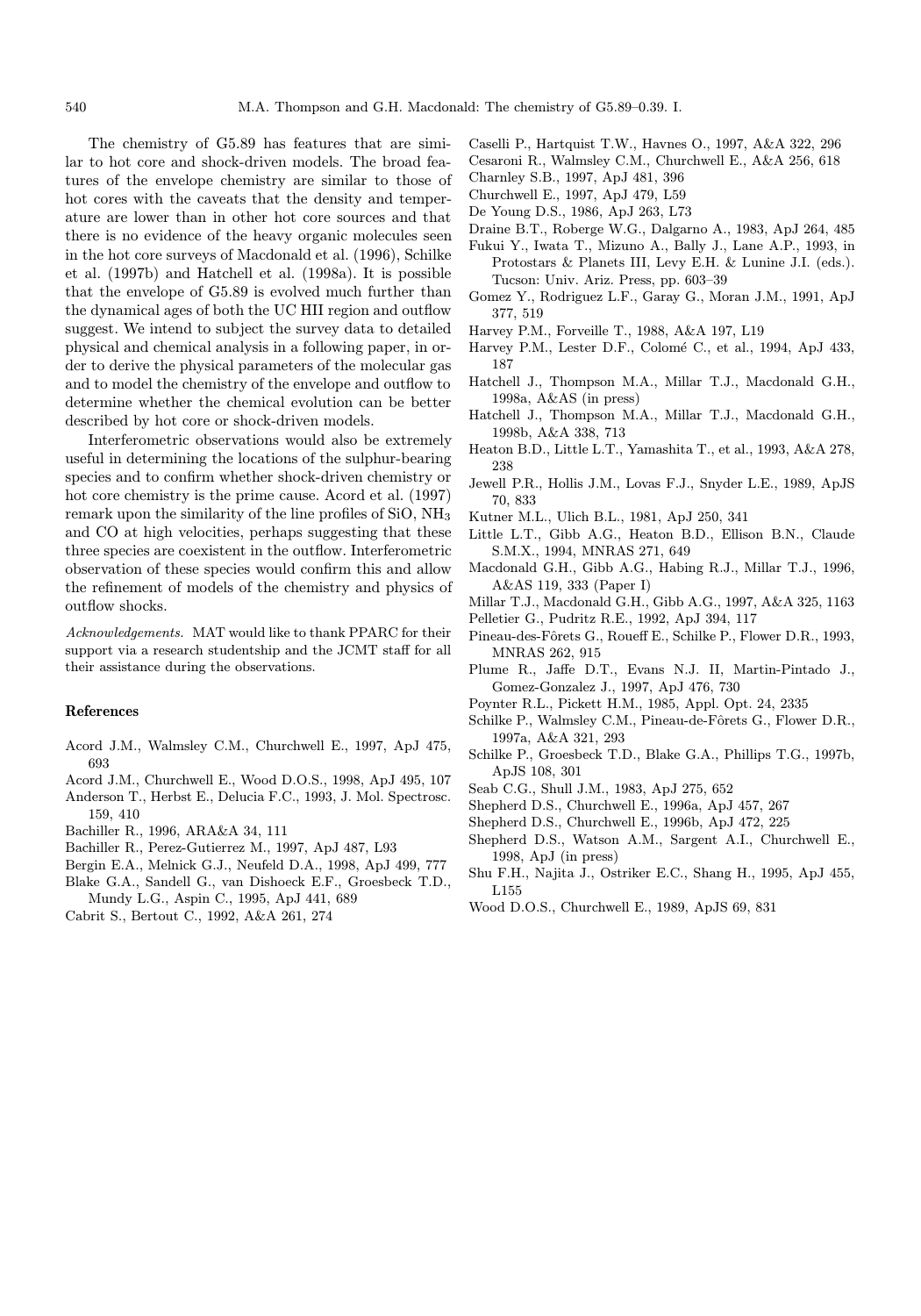**Table 5.** The measured line parameters of observed frequency  $(\nu(\text{obs}))$ , peak temperature  $(T_A^*)$  and line width  $(\Delta \nu_{1/2})$  for each detected line are listed here. Multiple detections of the same line have been included. Lines that are blended are indicated in the Notes column by blended if they are blended with a different species or h/fines if they are a mixture of two or more hyperfine components. Self-absorbed lines are also listed. Blended lines that can have one or both components extracted are indicated by sl-blend

| $\nu(\text{obs})$  | $T_{\rm A}^*$ |                            | Species                     | Transition            | $\nu(\text{rest})$ | $E_{\rm u}/k$   | <b>Notes</b>   |
|--------------------|---------------|----------------------------|-----------------------------|-----------------------|--------------------|-----------------|----------------|
| (GHz)              | (K)           | $\Delta\nu_{1/2}$<br>(MHz) |                             |                       | (GHz)              | (K)             |                |
|                    |               |                            |                             |                       |                    |                 |                |
|                    | 19.11         | 8.7                        | $\rm ^{13}CO$               | $3 - 2$               | 330.588            |                 |                |
| 330.588<br>331.014 | $0.68\,$      | $6.8\,$                    | CH <sub>3</sub> CN          | $18(3)-17(3)$         | 331.0143           | 31.7<br>$215\,$ |                |
|                    | 0.70          | $5.8\,$                    | $\rm CH_3CN$                | $18(2)-17(2)$         |                    |                 |                |
| 331.045            |               |                            |                             |                       | 331.0461           | 180             |                |
| 331.066            | 1.01          |                            | CH <sub>3</sub> CN          | $18(1)-17(1)$         | 331.0652           | $158\,$         | blend          |
| 331.072            | 0.87          |                            | CH <sub>3</sub> CN          | $18(0)-17(0)$         | $331.0716\,$       | 151             | $_{\rm blend}$ |
| 331.500            | 0.93          | $5.2\,$                    | CH <sub>3</sub> OH          | $11(1)-11(0)$ A-, A+  | 331.5024           | 169             |                |
| 331.502            | $\rm 0.93$    | $\ \, 8.9$                 | CH <sub>3</sub> OH          | $11(1)-11(0)$ A-, A+  | 331.5024           | 169             |                |
| 331.581            | $\rm 0.93$    | $2.9\,$                    | SO <sub>2</sub>             | $11(6,6)-12(5,7)$     | 331.5803           | 149             |                |
| 331.582            | 0.73          | $7.3\,$                    | SO <sub>2</sub>             | $11(6,6)-12(5,7)$     | 331.5803           | 149             |                |
| 332.091            | $2.23\,$      | 6.4                        | SO <sub>2</sub>             | $21(2,20)-21(1,21)$   | 332.0914           | $220\,$         |                |
| 332.092            | 1.76          | $6.4\,$                    | SO <sub>2</sub>             | $21(2,20) - 21(1,21)$ | 332.0914           | 220             |                |
| 332.093            | 1.86          | $\!\!\!\!\!8.4$            | SO <sub>2</sub>             | $21(2,20)-21(1,21)$   | 332.0914           | 220             |                |
| 332.093            | 1.09          | 7.4                        | SO <sub>2</sub>             | $21(2,20)-21(1,21)$   | 332.0914           | $220\,$         |                |
| 332.506            | $2.61\,$      | 8.7                        | SO <sub>2</sub>             | $4(3,1)-3(2,2)$       | 332.5053           | $31.3\,$        |                |
| 332.506            | 2.43          | $\!\!\!\!\!8.8$            | SO <sub>2</sub>             | $4(3,1)-3(2,2)$       | $332.5053\,$       | $31.3\,$        |                |
| 332.571            | 0.47          | $3.4\,$                    | U                           |                       |                    |                 |                |
| 333.901            | 1.87          | $6.2\,$                    | 34 <sub>SO</sub>            | $7(8)-6(7)$           | 333.901            | 79.9            |                |
| 333.901            | 1.96          | $6.2\,$                    | ${}^{34}SO$                 | $7(8)-6(7)$           | 333.901            | 79.9            |                |
| 334.673            | $2.10\,$      | $7.7\,$                    | SO <sub>2</sub>             | $8(2,6)-7(1,7)$       | 334.6733           | 43.1            |                |
| 334.674            | 2.50          | $7.4\,$                    | SO <sub>2</sub>             | $8(2,6)-7(1,7)$       | 334.6733           | 43.1            |                |
| 335.574            | 0.63          |                            | ${\bf U}$                   |                       |                    |                 |                |
| 335.581            | 1.50          | $7.1\,$                    | CH <sub>3</sub> OH          | $7(1)-6(1)$ A+        | $335.582\,$        | 79              |                |
| 335.582            | 1.72          | 6.8                        | CH <sub>3</sub> OH          | $7(1)-6(1)$ A+        | 335.582            | $79\,$          |                |
| 336.089            | 1.37          | $7.8\,$                    | SO <sub>2</sub>             | $23(3,21) - 23(2,22)$ | 336.0892           | 276             |                |
| 336.090            | 1.42          | $7.8\,$                    | SO <sub>2</sub>             | $23(3,21) - 23(2,22)$ | 336.0892           | $276\,$         |                |
| 336.520            | 1.40          | 6.1                        | HC <sub>3</sub> N           | $37 - 36$             | 336.5201           | $307\,$         |                |
| 336.520            | 1.35          | $4.9\,$                    | $HC_3N$                     | $37 - 36$             | 336.5201           | $307\,$         |                |
| 336.554            | 0.79          | $6.1\,$                    | SO                          | $10(11) - 10(10)$     | 336.5538           | 143             |                |
| 336.554            | 0.94          | 6.1                        | $\rm SO$                    | $10(11) - 10(10)$     | 336.5538           | 143             |                |
| 336.670            | 0.75          | 6.1                        | SO <sub>2</sub>             | $16(7,9)-17(6,12)$    | 336.6696           | 245             |                |
| 336.670            | $0.77\,$      | $2.2\,$                    | SO <sub>2</sub>             | $16(7,9)-17(6,12)$    | 336.6696           | 245             |                |
| 336.670            | 1.24          | 6.1                        | SO <sub>2</sub>             | $16(7,9)-17(6,12)$    | 336.6696           | $245\,$         |                |
| 336.671            | 0.66          | 6.1                        | SO <sub>2</sub>             | $16(7,9)-17(6,12)$    | 336.6696           | 245             |                |
| 337.062            | 4.72          | $6.1\,$                    | $C^{17}O$                   | $3 - 2$               | 337.0611           | 32.4            | blend          |
| 337.063            | 6.40          |                            | $C^{17}O$                   | $3 - 2$               | 337.0611           | 32.4            | blend          |
| 337.198            | 0.69          | 6.5                        | ${}^{33}SO$                 | $8(7)-7(6)$           | 337.1950           |                 |                |
| 337.198            | 0.66          | 7.4                        | $\rm ^{33}SO$               | $8(7)-7(6)$           | 337.1950           |                 |                |
| 337.396            | 4.87          | $\ \, 9.5$                 | $\mathrm{C}^{34}\mathrm{S}$ | $7 - 6$               | 337.3966           | 64.8            |                |
| 337.396            | 4.03          | $6.5\,$                    | $\mathrm{C}^{34}\mathrm{S}$ | $7 - 6$               | 337.3966           | 64.8            |                |
| 337.397            | $3.99\,$      | 6.1                        | $\mathrm{C}^{34}\mathrm{S}$ | $7 - 6$               | 337.3966           | 64.8            |                |
| 337.397            | 4.67          | 6.5                        | $\mathrm{C}^{34}\mathrm{S}$ | $7 - 6$               | 337.3966           | 64.8            |                |
| 337.581            | 2.11          | $72\,$                     | ${}^{34}\mathrm{SO}$        | $8(8)-7(7)$           | 337.5802           | 86.1            |                |
| 337.581            | 1.99          | $7.2\,$                    | ${}^{34}SO$                 | $8(8)-7(7)$           | 337.5802           | 86.1            | sl-blend       |
| 338.082            | $2.61\,$      | $5.2\,$                    | $H_2CS$                     | $10(1,10)-9(1,9)$     | 338.081            | $102\,$         | sl-blend       |
| 338.084            | 2.48          | 5.1                        | $H_2CS$                     | $10(1,10)-9(1,9)$     | 338.081            | 102             |                |
| 338.084            | 2.48          | 5.2                        | $H_2CS$                     | $10(1,10)-9(1,9)$     | 338.081            | $102\,$         | sl-blend       |
| 338.084            | 2.30          | $5.1\,$                    | $H_2CS$                     | $10(1,10)-9(1,9)$     | 338.081            | 102             |                |
| 338.125            | $2.79\,$      | 6.5                        | CH <sub>3</sub> OH          | $7(0)-6(0)$ E         | 338.1245           | 76.9            |                |
| 338.125            | 1.74          | 4.9                        | CH <sub>3</sub> OH          | $7(0)-6(0)$ E         | 338.1245           | 76.9            |                |
| 338.306            | 1.50          | 8.4                        | SO <sub>2</sub>             | $18(4,14)-18(3,15)$   | 338.306            | 197             | sl-blend       |
| 338.306            | 1.25          | 8.5                        | $\mathrm{SO}_2$             | $18(4,14)-18(3,15)$   | 338.306            | 197             | sl-blend       |
|                    |               |                            |                             |                       |                    |                 |                |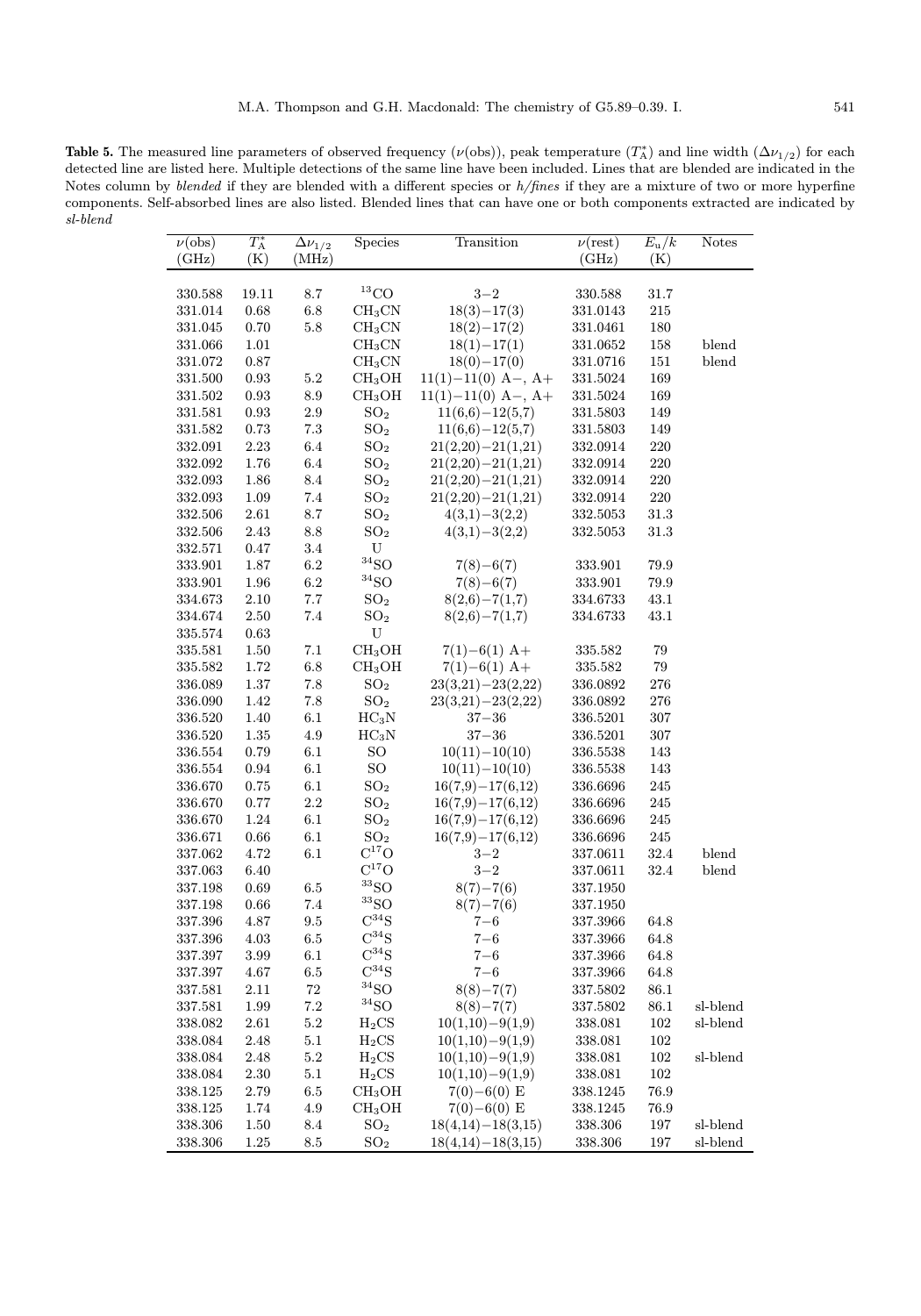Table 5. continued

| $\nu(\text{obs})$ | $T_{\rm A}^*$ | $\Delta\nu_{1/2}$ | Species                        | Transition                      | $\nu$ (rest) | $E_{\rm u}/k$ | <b>Notes</b> |
|-------------------|---------------|-------------------|--------------------------------|---------------------------------|--------------|---------------|--------------|
| (GHz)             | (K)           | (MHz)             |                                |                                 | (GHz)        | (K)           |              |
|                   |               |                   |                                |                                 |              |               |              |
| 338.321           | 0.67          | 7.2               | 34 <sub>SO</sub>               | $13(2,12)-12(1,11)$             | 338.3204     | 92.4          | sl-blend     |
| 338.321           | 0.75          | $10\,$            | $\rm ^{34}SO_2$                | $13(2,12)-12(1,11)$             | 338.3204     | $92.4\,$      | sl-blend     |
| 338.345           | 2.63          | 7.4               | CH <sub>3</sub> OH             | $7(-1)-6(-1)$ E                 | 338.3446     | 69.4          |              |
|                   |               |                   |                                |                                 |              |               |              |
| 338.345           | 2.74          | 6.1               | CH <sub>3</sub> OH             | $7(-1)-6(-1)$ E                 | 338.3446     | 69.4          |              |
| 338.409           | 3.00          | 6.5               | CH <sub>3</sub> OH             | $7(0)-6(0)$ A+                  | 338.4087     | 65            |              |
| 338.409           | 2.79          | 6                 | CH <sub>3</sub> OH             | $7(0)-6(0)$ A+                  | 338.4087     | 65            |              |
| 338.513           | 1.45          |                   | CH <sub>3</sub> OH             | $7(2)-6(2)$ A-                  | 338.5129     | 103           | blend        |
| 338.513           | 1.28          | 6.4               | CH <sub>3</sub> OH             | $7(2)-6(2)$ A-                  | 338.5129     | 103           | blend        |
| 338.542           | 1.40          |                   | CH <sub>3</sub> OH             | $7(3)-6(3)$ A+                  | 338.5408     | 115           | blend        |
| 338.543           | 1.27          | $7.5\,$           | CH <sub>3</sub> OH             | $7(3)-6(3)$ A+                  | 338.5408     | 115           | blend        |
| 338.584           | 0.62          | 6.1               | CH <sub>3</sub> OH             | $7(3)-6(3)$ E                   | 338.5832     | 112           |              |
| 338.614           | 2.86          | 10                | CH <sub>3</sub> OH             | $7(1)-6(1)$ E                   | 338.615      | 84.9          |              |
| 338.614           | 3.12          | 10                | CH <sub>3</sub> OH             | $7(1)-6(1)$ E                   | 338.615      | 84.9          |              |
| 338.640           | $\rm 0.96$    | $7.3\,$           | CH <sub>3</sub> OH             | $7(2)-6(2)$ A+                  | 338.6399     | 103           |              |
| 338.640           | $1.22\,$      | $7.4\,$           | CH <sub>3</sub> OH             | $7(2)-6(2)$ A+                  | 338.6399     | 103           |              |
| 338.722           | $2.30\,$      | 7.5               | CH <sub>3</sub> OH             | $7(2)-6(2)$ E                   | 338.7216     | 86.1          | blend        |
| 338.723           | 2.31          | 7.7               | CH <sub>3</sub> OH             | $7(2)-6(2)$ E                   | 338.7216     | 86.1          | blend        |
| 338.786           | 0.53          | 8.1               | ${}^{34}SO_2$                  | $14(4,10) - 14(3,11)$           | 338.7858     | 134           |              |
| 338.787           | 0.48          | $\boldsymbol{9}$  | $\rm ^{34}SO_2$                | $14(4,10) - 14(3,11)$           | 338.7858     | 134           |              |
| 339.341           | 1.84          | 6.1               | SO                             | $3(3)-3(2)$                     | 339.3415     | 25.5          |              |
| 339.342           | 1.59          | 6.7               | SO                             | $3(3)-3(2)$                     | 339.3415     | 25.5          |              |
| 339.477           | 0.59          | 3.6               | $\mbox{CN}$                    | $3 - 2$ $2.5$ $2.5 - 2.5$ $2.5$ | 339.4759     | 16.3          |              |
| 339.478           | 0.37          | 4.9               | $\mbox{CN}$                    | $3 - 2$ $2.5$ $2.5 - 2.5$ $2.5$ | 339.4759     | 16.3          |              |
| 339.518           | $0.56\,$      | 3.9               | $\mbox{CN}$                    | $3-2$ 2.5 $3.5-2.5$ 3.5         | 339.5167     | 16.3          |              |
| 339.518           | 0.72          | $5.2\,$           | $\mbox{CN}$                    | $3-2$ 2.5 $3.5-2.5$ 3.5         | 339.5167     | 16.3          |              |
| 339.857           | 2.24          | $7.4\,$           | ${}^{34}SO$                    | $9(8)-8(7)$                     | 339.8573     | 77.3          | sl-blend     |
| 339.857           | 2.29          | $7.4\,$           | ${}^{34}SO$                    | $9(8)-8(7)$                     | 339.8573     | $77.3\,$      |              |
| 340.008           | 1.19          | 6.1               | $\rm CN$                       | $3-2$ 2.5 $2.5-1.5$ 2.5         | 340.0082     | 16.3          | sl-blend     |
| 340.009           | 1.09          | 5.8               | CN                             | $3-2$ $2.5$ $2.5-1.5$ $2.5$     | 340.0082     | 16.3          | sl-blend     |
| 340.021           | 1.33          |                   | $\mbox{CN}$                    | $3-2$ 2.5 $1.5-1.5$ 1.5         | 340.0196     | $16.3\,$      | blend        |
| 340.033           | 4.23          | 10                | CN                             | $3-2$ 2.5 $3.5-1.5$ 2.5         | 340.0316     | 16.3          | sl-blend     |
| 340.052           | $1.24\,$      |                   | $C^{33}S$                      | $7 - 6$                         | 340.0527     | 65.3          | blend        |
| 340.247           | 5.20          | 8.7               | $\mbox{CN}$                    | $3 - 2$ 3.5 $4.5 - 2.5$ 3.5     | 340.2479     | 16.3          | sl-blend     |
| 340.248           | 5.65          | 7.1               | $\mbox{CN}$                    | $3-2$ 3.5 $4.5-2.5$ 3.5         | 340.2479     | 16.3          | blend        |
| 340.265           | 1.64          |                   | CN                             | $3-2$ 3.5 $3.5-2.5$ 3.5         | 340.265      | 16.3          | blend        |
| 340.265           | 1.52          | 7.8               | $\mbox{CN}$                    | $3-2$ 3.5 $3.5-2.5$ 3.5         | 340.265      | 16.3          | blend        |
| 340.316           | 0.87          |                   | SO <sub>2</sub>                | $28(2,26)-28(1,27)$             | 340.3165     | 392           | blend        |
| 340.317           | 0.80          | 6                 | SO <sub>2</sub>                | $28(2,26)-28(1,27)$             | 340.3165     | $392\,$       | sl-blend     |
| 340.317           | 0.69          | 7.4               | SO <sub>2</sub>                | $28(2,26)-28(1,27)$             | 340.3165     | 392           |              |
| 340.317           | $0.66\,$      | $8.7\,$           | SO <sub>2</sub>                | $28(2,26)-28(1,27)$             | 340.3165     | $392\,$       |              |
| 340.414           | 4.78          | 10                | SO                             | $7(8)-6(7)$                     | 340.7143     | 81.2          |              |
| 340.449           | $\,0.56$      | $3.6\,$           | OCS                            | $28 - 27$                       | 340.4493     | 237           |              |
| 340.450           | 0.50          | $\,6\,$           | <b>OCS</b>                     | $28 - 27$                       | 340.4493     | 237           |              |
| 340.587           | 21.10         | $8.7\,$           | $^{13}\mathrm{CO}$             | $3 - 2$                         | 330.588      | 31.7          |              |
|                   | $0.65\,$      | $4.8\,$           | $HC^{18}O+$                    | $4 - 3$                         |              | 40.9          |              |
| 340.632           |               |                   | $HC^{18}O+$                    | $4 - 3$                         | 340.6330     |               |              |
| 340.632           | 0.82          | 3.8               |                                |                                 | 340.6330     | 40.9          |              |
| 340.715           | 5.13          | $10\,$            | SO <sub>1</sub><br>${}^{33}SO$ | $7(8)-6(7)$                     | 340.7143     | $81.2\,$      |              |
| 340.836           | 0.44          | $8.7\,$           |                                | $8(8)-7(7)$                     | 340.8390     |               |              |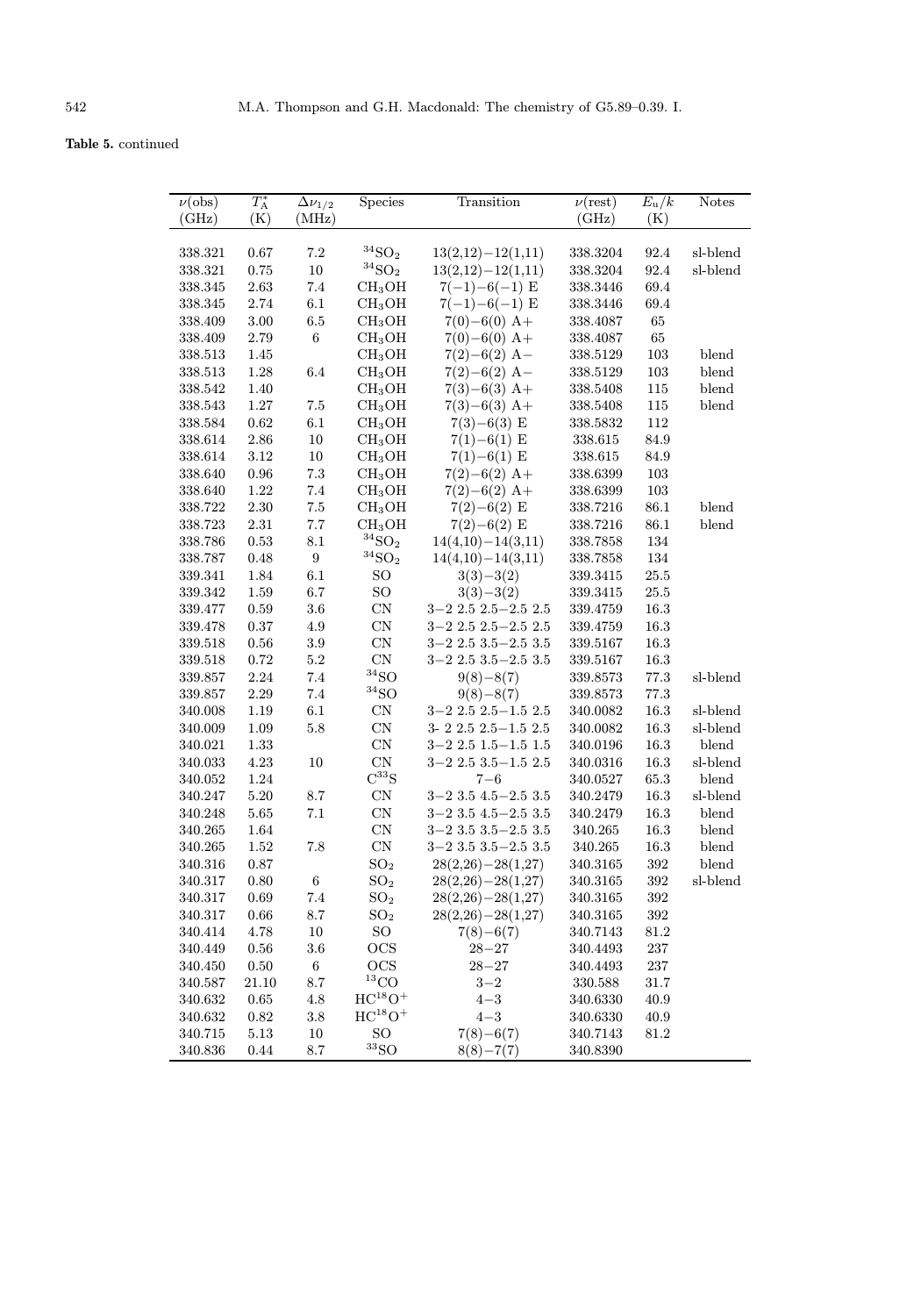Table 5. continued

| maca               |               |                   |                                |                            |              |                   |                           |
|--------------------|---------------|-------------------|--------------------------------|----------------------------|--------------|-------------------|---------------------------|
| $\nu(\text{obs})$  | $T_{\rm A}^*$ | $\Delta\nu_{1/2}$ | Species                        | Transition                 | $\nu$ (rest) | $E_{\rm u}/k$     | <b>Notes</b>              |
| (GHz)              | (K)           | (MHz)             |                                |                            | (GHz)        | (K)               |                           |
|                    |               |                   |                                |                            |              |                   |                           |
| 341.350            | 1.01          | $5.2\,$           | $HCS^+$                        | $8 - 7$                    | 341.3501     | $73.7\,$          |                           |
| 341.351            | $1.20\,$      |                   | $HCS^+$                        | $8 - 7$                    | 341.3501     | $73.7\,$          | blend                     |
| 341.416            | $1.97\,$      | 6.4               | CH <sub>3</sub> OH             | $7(1)-6(1)$ A-             | 341.4156     | 80.1              |                           |
| 341.416            | $2.18\,$      | $7.7\,$           | CH <sub>3</sub> OH             | $7(1)-6(1)$ A-             | 341.4156     | $80.1\,$          | sl-blend                  |
| 341.638            | $\rm 0.53$    | $2.6\,$           | CH <sub>3</sub> CCH            | $20(4)-19(4)$              | 341.6371     | 287               |                           |
| 341.683            | $1.15\,$      | $4.8\,$           | CH <sub>3</sub> CCH            | $20(3)-19(3)$              | 341.6826     | $\bf 237$         |                           |
| 341.683            | $1.22\,$      | $4.1\,$           | CH <sub>3</sub> CCH            | $20(3)-19(3)$              | 341.6826     | 237               |                           |
| 341.716            | $1.07\,$      | $5.2\,$           | CH <sub>3</sub> CCH            | $20(2)-19(2)$              | 341.7151     | 201               |                           |
| 341.716            | $1.31\,$      | $5.2\,$           | CH <sub>3</sub> CCH            | $20(2)-19(2)$              | 341.7151     | 201               |                           |
| 341.735            | 1.64          |                   | CH <sub>3</sub> CCH            | $20(1)-19(1)$              | 341.7346     | 179               | blend                     |
| 341.736            | $1.68\,$      | $4.6\,$           | CH <sub>3</sub> CCH            | $20(1)-19(1)$              | 341.7346     | 179               | sl-blend                  |
| 341.742            | 1.71          |                   | CH <sub>3</sub> CCH            | $20(0)-19(0)$              | 341.7411     | 172               | blend                     |
| 341.742            | 1.73          | $5.5\,$           | CH <sub>3</sub> CCH            | $20(0)-19(0)$              | 341.7411     | 172               | sl-blend                  |
| 342.208            | 0.63          | $5.3\,$           | $\rm ^{34}SO_2$                | $5(3,3)-4(2,2)$            | 342.2089     | $35.1\,$          | sl-blend                  |
| 342.208            | 0.72          | $7.2\,$           | $\rm ^{34}SO_2$                | $5(3,3)-4(2,2)$            | 342.2089     | $35.1\,$          |                           |
| 342.233            | $\rm 0.42$    | $5.3\,$           | $\rm ^{34}SO_2$                | $20(1,19) - 19(2,18)$      | 342.2317     | 198               |                           |
| 342.233            | $0.56\,$      | $5.2\,$           | $\rm ^{34}SO_2$                | $20(1,19) - 19(2,18)$      | 342.2317     | 198               |                           |
| 342.332            | $0.67\,$      | $7.6\,$           | $^{34}{\rm SO}_2$              | $12(4,8)-12(3,9)$          | 342.3321     | 110               | sl-blend                  |
| 342.333            | $0.51\,$      | $7.5\,$           | $\rm ^{34}SO_2$                | $12(4,8)-12(3,9)$          | 342.3321     | 110               |                           |
| 342.882            | 12.01         | $12\,$            | CS                             | $7 - 6$                    | 342.8829     | 65.8              | $\operatorname{self-abs}$ |
| 342.883            | 10.29         | 11                | CS                             | $7 - 6$                    | 342.8829     | 65.8              | self-abs                  |
| 342.947            | 1.09          | $\rm 9.3$         | $H_2CS$                        | $10(0,10)-9(0,9)$          | 342.9443     | $90.6\,$          |                           |
| 342.948            | 1.08          | $4.9\,$           | $H_2CS$                        | $10(0,10)-9(0,9)$          | 342.9443     | 90.6              |                           |
| 343.088            | 0.70          | $2.3\,$           | ${}^{33}SO$                    | $8(9)-7(8)$                | 343.0860     |                   |                           |
| 343.088            | 0.74          | $7.8\,$           | ${}^{33}SO$                    | $8(9)-7(8)$                | 343.0860     |                   |                           |
| 343.324            | 1.27          | 8.7               | $_{\mathrm{H_2CS}}$            | $10(2,9)-9(2,8)$           | 343.3198     | 143               | $\ast$                    |
|                    |               |                   | $\mathrm{H_2}^{13}\mathrm{CO}$ | $5(1,5)-4(1,4)$            | 343.3257     | $61.3\,$          |                           |
| 343.324            | 1.24          | $6.8\,$           | $H_2CS$                        | $10(2,9)-9(2,8)$           | 343.3198     | 143               | $\ast$                    |
|                    |               |                   | $H_2$ <sup>13</sup> CO         | $5(1,5)-4(1,4)$            | 343.3257     | $61.3\,$          |                           |
| 343.413            | $1.06\,$      | 9.4               | $H_2CS$                        | $10(3,8)-9(3,7)$           | 343.4077     | $209\,$           | blend                     |
| 343.413            | $1.15\,$      | $6.1\,$           | $H_2CS$                        | $10(3,8)-9(3,7)$           | 343.4077     | 209               | blend                     |
| 343.814            | 0.69          | $7.4\,$           | $H_2CS$                        | $10(2,8)-9(2,7)$           | 343.8109     | 143               |                           |
| 343.815            | 0.81          | $4.1\,$           | $H_2CS$                        | $10(2,8)-9(2,7)$           | 343.8109     | 143               |                           |
| 344.200            | 1.41          | $6.5\,$           | $\rm{HC^{15}N}$                | $4 - 3$                    | 344.2003     | $41.3\,$          |                           |
| 344.200            | 1.81          | $5.4\,$           | $HC^{15}N$                     | $4 - 3$                    | 344.2003     | 41.3              |                           |
| 344.246            | $0.60\,$      | $4.8\,$           | $^{34}{\rm SO}_2$              | $10(4,6)-10(3,7)$          | 344.2454     | 88.4              |                           |
| 344.310            | 6.05          | $8.8\,$           | SO                             | $8(8)-7(7)$                | 344.3107     | 87.5              |                           |
|                    |               |                   |                                | $8(8)-7(7)$                |              |                   |                           |
| 344.311<br>344.969 | 6.07<br>0.69  | 11<br>$7.7\,$     | SO<br>$\mathrm{SO}_2$          | $40(4,36)-40(3,37)$ v2 = 1 | 344.3107     | 87.5              | $\ast$                    |
|                    |               |                   | $C_2H_5OH$                     | $21(0,21) - 20(1,20)$      | 344.9742     | 1550              |                           |
|                    |               |                   | $34$ SO <sub>2</sub>           |                            | 244.9676     | 241               |                           |
| 344.986            | 0.55          | 9.7               | $\rm ^{34}SO_2$                | $15(4,12) - 15(3,13)$      | 344.9876     | 148               | sl-blend                  |
| 344.990<br>344.997 | $\rm 0.94$    | 8.7               | $^{34}{\rm SO}_2$              | $15(4,12) - 15(3,13)$      | 344.9876     | 148               | sl-blend                  |
|                    | $0.60\,$      |                   | $34$ SO <sub>2</sub>           | $11(4,8)-11(3,9)$          | 344.9982     | 98.5              | blend                     |
| 344.998            | 0.59          | 10                |                                | $11(4,8)-11(3,9)$          | 344.9982     | 98.5              | sl-blend                  |
| 345.149            | 0.44          | 6.4               | SO <sub>2</sub>                | $5(5,1)-6(4,2)$            | 345.1491     | $75.1\,$          |                           |
| 345.149            | $\rm 0.36$    | $5.5\,$           | SO <sub>2</sub>                | $5(5,1)-6(4,2)$            | 345.1491     | $75.1\,$          |                           |
| 345.169            | $0.57\,$      | $6.1\,$           | ${}^{34}SO_2$                  | $8(4,4)-8(3,5)$            | 345.1688     | $70.9\,$          |                           |
| 345.169            | $0.73\,$      | 7.4               | $\rm ^{34}SO_2$                | $8(4,4)-8(3,5)$            | 345.1688     | 70.9              |                           |
| 345.285            | 0.63          | 7.5               | $^{34}{\rm SO}_2$              | $9(4,6)-9(3,7)$            | 345.2857     | 79.2              |                           |
| 345.287            | 0.53          | 6.2               | $^{34}\mathrm{SO}_2$           | $9(4,6)-9(3,7)$            | 345.2857     | 79.2              |                           |
| 345.339            | 6.15          | 8.8               | SO <sub>2</sub>                | $13(2,12)-12(1,11)$        | 345.3385     | 93                | $\ast$                    |
|                    |               |                   | $\rm H^{13}CN$                 | $4 - 3$                    | 345.3398     | 41.3              |                           |
| 345.339            | 5.90          | 8.8               | SO <sub>2</sub>                | $13(2,12)-12(1,11)$        | 345.3385     | $\boldsymbol{93}$ | $\ast$                    |
|                    |               |                   | $\rm H^{13}CN$                 | $4 - 3$                    | 345.3398     | 41.3              |                           |
| 345.520            | 0.58          | $4.8\,$           | $^{34}{\rm SO}_2$              | $7(4,4)-7(3,5)$            | 345.5198     | $63.6\,$          |                           |
| 345.553            | 0.522         | $4.2\,$           | $^{34}{\rm SO}_2$              | $6(4,2)-6(3,3)$            | 345.5532     | $57.2\,$          |                           |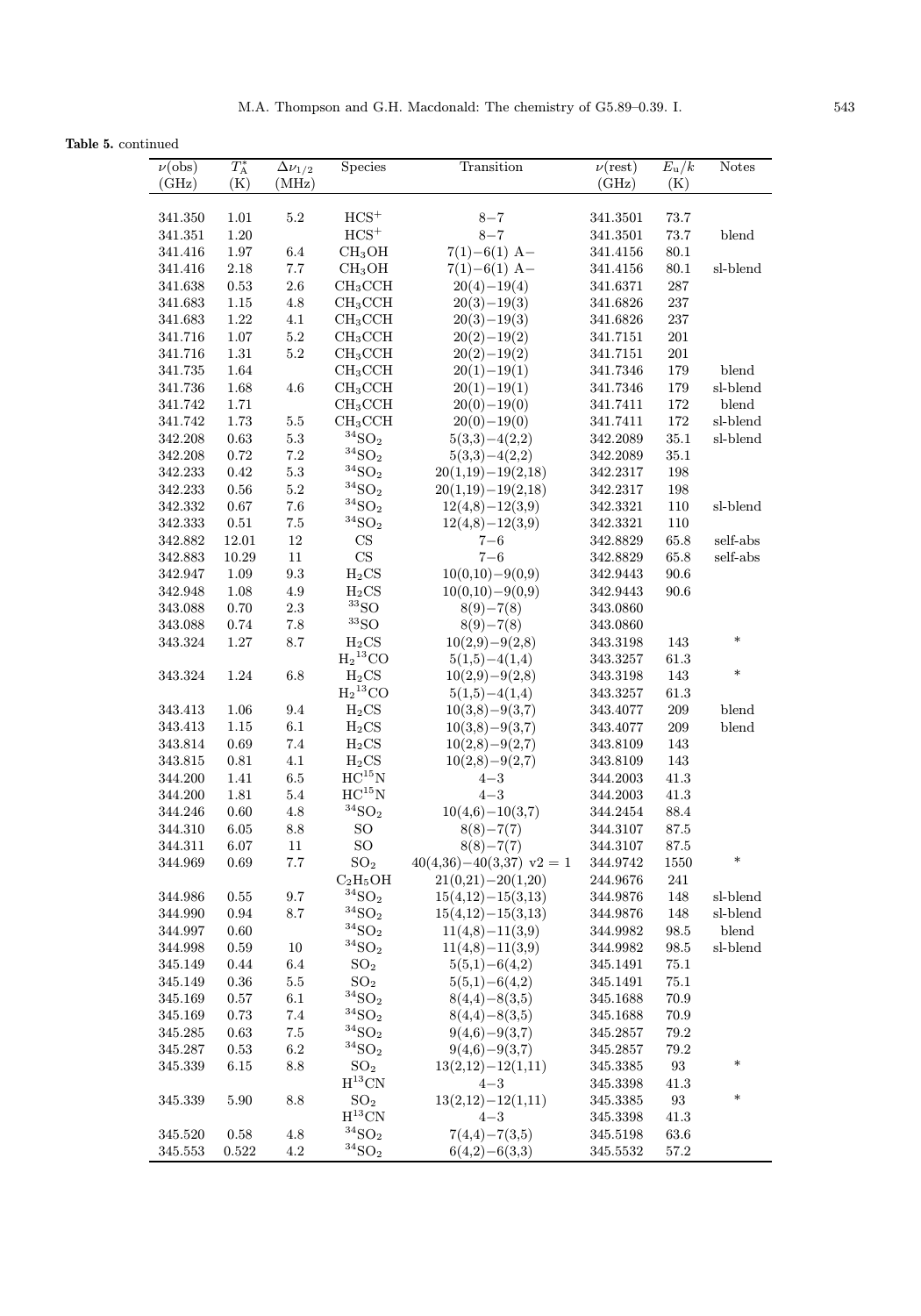Table 5. continued

| $\nu(\text{obs})$ | $T_{\rm A}^*$ | $\Delta\nu_{1/2}$ | Species                           | Transition              | $\overline{\nu(rest)}$ | $E_{\rm u}/k$ | <b>Notes</b>          |
|-------------------|---------------|-------------------|-----------------------------------|-------------------------|------------------------|---------------|-----------------------|
| (GHz)             | (K)           | (MHz)             |                                   |                         | (GHz)                  | (K)           |                       |
|                   |               |                   |                                   |                         |                        |               |                       |
| 345.553           | 0.55          | 7.1               | $^{34}\mathrm{SO}_2$              | $6(4,2)-6(3,3)$         | 345.5532               | 57.2          |                       |
| 345.591           | 0.40          | $5.8\,$           | $\rm ^{34}SO_2$                   | $7(4,4)-7(3,5)$         | 345.5198               | $63.6\,$      | sl-blend              |
| 345.608           | $1.00\,$      | 6.1               | $HC_3N$                           | $38 - 37$               | 345.6090               | 323           |                       |
| 345.609           | 0.97          | 6.1               | $HC_3N$                           | $38 - 37$               | 345.6090               | $323\,$       |                       |
| 345.651           | 0.54          | $5.8\,$           | $^{34}\mathrm{SO}_2$              | $5(4,2)-5(3,3)$         | 345.6514               | 51.7          |                       |
| 345.651           | 0.50          | $2.6\,$           | $34$ SO <sub>2</sub>              | $5(4,2)-5(3,3)$         | 345.6514               | 51.7          |                       |
| 345.794           | 26.74         | 45                | $_{\rm CO}$                       | $3 - 2$                 | 345.796                | 33.2          | self-abs              |
| 345.794           | 25.11         | $44\,$            | CO                                | $3 - 2$                 | 345.796                | 33.2          | self-abs              |
| 345.929           | $0.56\,$      | $10\,$            | $^{34}{\rm SO}_2$                 | $17(4,14) - 17(3,15)$   | 345.9294               | 179           |                       |
| 346.528           | 7.06          | 13                | <b>SO</b>                         | $9(8)-8(7)$             | 346.5286               | 78.8          |                       |
| 346.528           | 7.26          | 11                | SO                                | $9(8)-8(7)$             | 346.5286               | 78.8          |                       |
| 346.652           | $2.68\,$      | 10                | SO <sub>2</sub>                   | $19(1,19) - 18(0,18)$   | 346.6522               | 168           |                       |
| 346.653           | $2.80\,$      | $10\,$            | $\mathrm{SO}_2$                   | $19(1,19) - 18(0,18)$   | 346.6522               | 168           |                       |
| 346.999           | $4.54\,$      | 6.1               | $H^{13}CO+$                       | $4 - 3$                 | 346.9985               | 41.6          |                       |
| 346.999           | $5.48\,$      | 6.1               | $H$ <sup>13</sup> CO <sup>+</sup> | $4 - 3$                 | 346.9985               | 41.6          | blend                 |
| 347.323           | $1.23\,$      | 10                | SiO                               | $8 - 7$                 | 347.3306               | 75.0          | blend                 |
| 347.332           | 1.56          | 10                | SiO                               | $8 - 7$                 | 347.3306               | 75.0          | blend                 |
| 347.740           | $\rm 0.52$    | $6.2\,$           | ${\bf U}$                         |                         |                        |               | $U347.7430$ (Schilke) |
| 348.116           | 0.80          | $10\,$            | $^{34}\mathrm{SO}_2$              | $19(4,16) - 19(3,17)$   | 348.1176               | $213\,$       |                       |
| 348.117           | $\rm 0.91$    | 5.1               | ${}^{34}SO_2$                     | $19(4,16)-19(3,17)$     | 348.1176               | 213           |                       |
| 348.341           | 1.18          | $6.3\,$           | $HN^{13}C$                        | $4 - 3$                 | 348.3403               | 41.8          |                       |
| 348.341           | 1.56          | $6.3\,$           | $HN^{13}C$                        | $4 - 3$                 | 348.3403               | 41.8          |                       |
| 348.388           | 1.08          | $8.7\,$           | SO <sub>2</sub>                   | $24(2,22)-23(3,21)$     | 348.388                | 293           |                       |
| 348.390           | 1.31          | $\ \, 8.2$        | SO <sub>2</sub>                   | $24(2,22)-23(3,21)$     | 348.388                | 293           |                       |
| 348.534           | 1.87          | $5.3\,$           | $H_2CS$                           | $10(1,9)-9(1,8)$        | 348.5321               | 105           |                       |
| 348.535           | $2.11\,$      | $4.3\,$           | $H_2CS$                           | $10(1,9)-9(1,8)$        | 348.5321               | 105           |                       |
| 349.108           | 0.49          | $6.5\,$           | CH <sub>3</sub> OH                | $14(1)-14(0)$ A+        | 349.1070               | $260\,$       |                       |
| 349.339           | 7.63          |                   | $C_2H$                            | $4.5 - 3.5$             | 349.3381               | 41.9          | blend                 |
| 349.339           | $5.73\,$      | $\,6$             | $C_2H$                            | $4.5\!-\!3.5$           | 349.3381               | 41.9          | sl-blend              |
| 349.392           | 1.18          |                   | CH <sub>3</sub> CN                | $19(3)-18(3)$           | 349.393                | 232           | blend                 |
| 349.393           | $1.39\,$      |                   | CH <sub>3</sub> CN                | $19(3)-18(3)$           | 349.393                | 232           | blend                 |
| 349.400           | 4.76          | 6.5               | $C_2H$                            | $3.5 - 2.5$             | 349.4006               | 41.9          | sl-blend              |
| 349.400           | 4.98          | 5.2               | $C_2H$                            | $3.5 - 2.5$             | 349.4006               | 41.9          | sl-blend              |
| 349.401           | 4.23          | $\,6\,$           | $C_2H$                            | $3.5 - 2.5$             | 349.4006               | 41.9          | sl-blend              |
| 349.401           | $4.38\,$      | $6.5\,$           | $C_2H$                            | $3.5 - 2.5$             | 349.4006               | 41.9          | sl-blend              |
| 349.427           | 1.07          | $\!3.2\!$         | CH <sub>3</sub> CN                | $19(2)-18(2)$           | 349.4266               | 196           |                       |
| 349.428           | 0.69          | 7.4               | CH <sub>3</sub> CN                | $19(2)-18(2)$           | 349.4266               | 196           |                       |
| 349.447           | 1.12          | $5.5\,$           | CH <sub>3</sub> CN                | $19(1)-18(1)$           | 349.4467               | 175           | sl-blend              |
| 349.449           | 1.17          |                   | CH <sub>3</sub> CN                | $19(1)-18(1)$           | 349.4467               | 175           | blend                 |
| 349.453           | $0.85\,$      | $5.1\,$           | CH <sub>3</sub> CN                | $19(0)-18(0)$           | 349.4534               | 168           | sl-blend              |
| 349.454           | 1.11          |                   | CH <sub>3</sub> CN                | $19(0)-18(0)$           | 349.4534               | 168           | blend                 |
| 349.604           | 0.40          | $5.8\,$           | U                                 |                         |                        |               |                       |
| 350.689           | 2.25          | $7.5\,$           | CH <sub>3</sub> OH                | $4(0)-3(-1)$ E          | 350.6877               | 35.1          | $\ast$                |
|                   |               |                   | NO                                | $3.5$ $0.5 - 2.5$ $0.5$ | 350.6895               | $36.1\,$      | h/fines               |
| 350.689           | 2.67          | 6.2               | CH <sub>3</sub> OH                | $4(0)-3(-1)$ E          | 350.6877               | 35.1          | $\ast$                |
|                   |               |                   | $_{\rm NO}$                       | $3.5$ 0.5 $-2.5$ 0.5    | 350.6895               | 36.1          | h/fines               |
| 351.044           | 1.24          | $5.5\,$           | NO                                | $3.5$ $4.5 - 2.5$ $3.5$ | 351.0435               | 36.1          | sl-blend              |
| 351.044           | 1.37          | 4.9               | NO                                | $3.5$ 4.5 $-2.5$ 3.5    | 351.0435               | 36.1          | sl-blend              |
| 351.052           | 1.63          | $5.2\,$           | NO                                | $3.5$ $3.5 - 2.5$ $2.5$ | 351.0517               | 36.1          | sl-blend              |
| 351.052           | 1.40          | $6.2\,$           | NO                                | $3.5$ $3.5 - 2.5$ $2.5$ | 351.0517               | 36.1          | sl-blend              |
| 351.257           | 2.39          | $10\,$            | SO <sub>2</sub>                   | $5(3,3)-4(2,2)$         | 351.2572               | 35.9          |                       |
| 351.257           | $2.66\,$      | 9.1               | $\mathrm{SO}_2$                   | $5(3,3)-4(2,2)$         | 351.2572               | 35.9          |                       |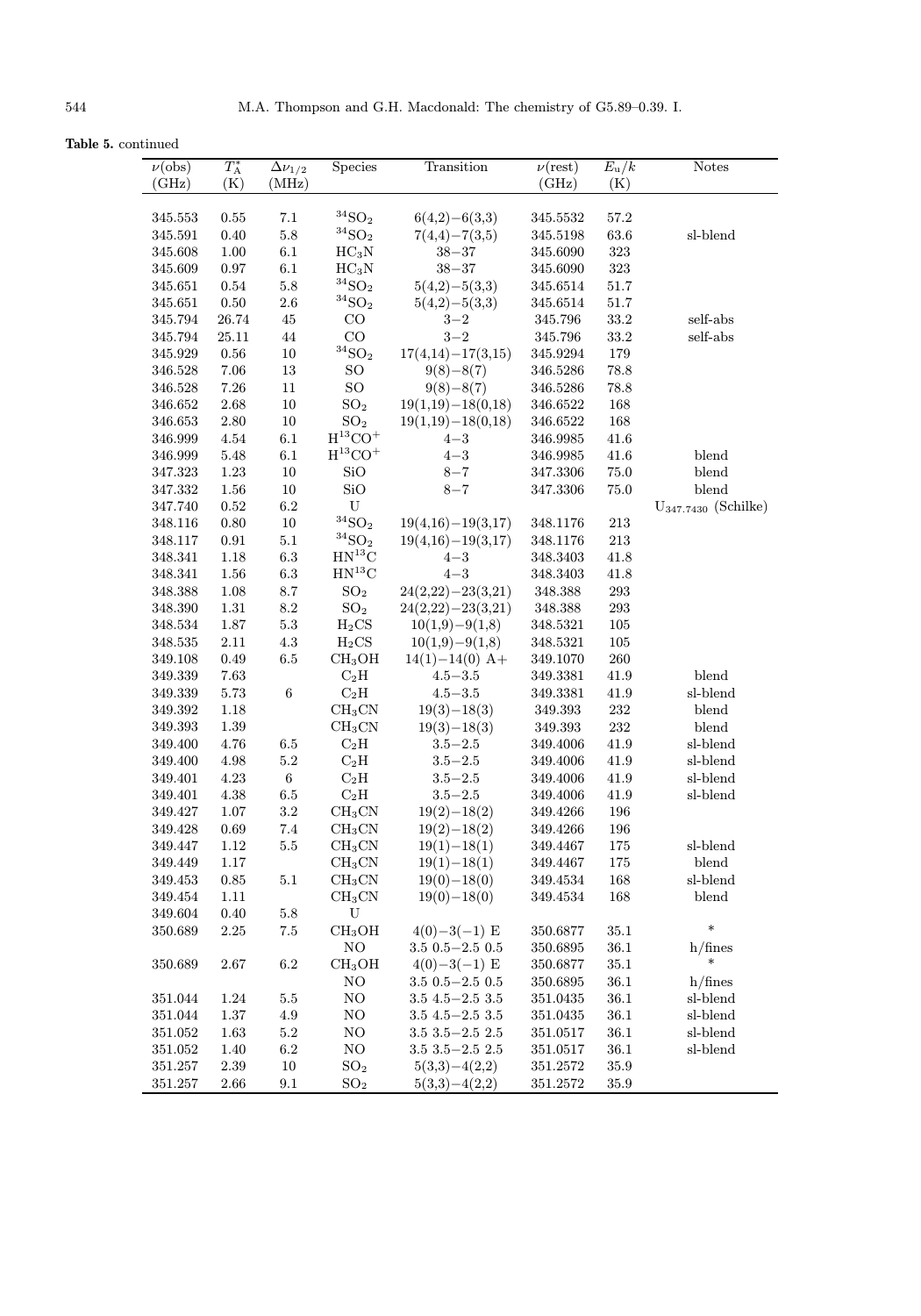Table 5. continued

| $\nu(\text{obs})$ | $T_{\rm A}^*$ | $\Delta\nu_{1/2}$ | Species              | Transition            | $\nu(\text{rest})$ | $E_{\rm u}/k$ | <b>Notes</b>    |
|-------------------|---------------|-------------------|----------------------|-----------------------|--------------------|---------------|-----------------|
| (GHz)             | (K)           | (MHz)             |                      |                       | (GHz)              | (K)           |                 |
|                   |               |                   |                      |                       |                    |               |                 |
| 351.633           | 0.55          | 7.5               | <b>HNCO</b>          | $16(0,16)-15(0,15)$   | 351.6335           | 143           | $h$ /fine blend |
| 351.634           | 0.98          | $5.5\,$           | <b>HNCO</b>          | $16(0,16)-15(0,15)$   | 351.6335           | 143           | $h$ /fine blend |
| 351.769           | 9.47          |                   | H <sub>2</sub> CO    | $5(1,5)-4(1,4)$       | 351.7686           | $62.5\,$      | blend           |
| 351.769           | $9.16\,$      | 8.7               | H <sub>2</sub> CO    | $5(1,5)-4(1,4)$       | 351.7686           | $62.5\,$      | sl-blend        |
| 351.874           | 1.79          | 8.8               | SO <sub>2</sub>      | $14(4,10) - 14(3,11)$ | 351.8739           | 136           |                 |
| 351.874           | $2.06\,$      | 9.1               | SO <sub>2</sub>      | $14(4,10) - 14(3,11)$ | 351.8739           | 136           |                 |
| 352.599           | 0.89          | $5.5\,$           | OCS                  | $29 - 28$             | 352.5996           | 254           |                 |
| 352.600           | $\,0.62\,$    | $7.1\,$           | OCS                  | $29 - 28$             | 352.5996           | $254\,$       |                 |
| 354.503           | 14.34         | $14\,$            | <b>HCN</b>           | $4 - 3$               | 354.5055           | 42.5          | sl-blend        |
| 354.503           | 15.44         | $15\,$            | <b>HCN</b>           | $4 - 3$               | 354.5055           | 42.5          | sl-blend        |
| 354.597           | 1.00          | $6.5\,$           | U                    |                       |                    |               | sba             |
| 354.697           | 1.02          | $7.8\,$           | HC <sub>3</sub> N    | $39 - 38$             | 354.6975           | 341           |                 |
| 354.697           | 0.89          | $3.8\,$           | $HC_3N$              | $39 - 38$             | 354.6975           | 341           |                 |
| 354.697           | $\rm 0.81$    | $7.5\,$           | $HC_3N$              | $39 - 38$             | 354.6975           | 341           |                 |
| 354.698           | $0.90\,$      | $5.5\,$           | $HC_3N$              | $39 - 38$             | 354.6975           | 341           |                 |
| 355.046           | 1.72          | $\!\!\!\!\!8.5$   | SO <sub>2</sub>      | $12(4,8)-13(3,9)$     | 355.0456           | $111\,$       |                 |
| 355.046           | 1.87          | 10                | SO <sub>2</sub>      | $12(4,8)-13(3,9)$     | 355.0456           | 111           | sl-blend        |
| 355.570           | 0.52          | 7.4               | $S^{18}O$            | $9(8)-8(7)$           | 355.5736           | 93.1          |                 |
| 355.571           | 0.41          | 7.7               | $S^{18}O$            | $9(8)-8(7)$           | 355.5736           | 93.1          |                 |
| 355.603           | 0.78          | $\,6\,$           | CH <sub>3</sub> OH   | $13(0)-12(1)$ A+      | 355.6030           | 211           |                 |
| 355.604           | 0.81          | $6.1\,$           | CH <sub>3</sub> OH   | $13(0)-12(1)$ A+      | 355.6030           | 211           |                 |
| 356.008           | 0.38          | 6.1               | CH <sub>3</sub> OH   | $15(1)-15(0)$ A-, A+  | 356.0066           | 296           |                 |
| 356.041           | $0.67\,$      | 6.1               | SO <sub>2</sub>      | $15(7,9)-16(6,10)$    | 356.0407           | 230           |                 |
| 356.042           | 0.64          | $10\,$            | SO <sub>2</sub>      | $15(7,9)-16(6,10)$    | 356.0407           | 230           |                 |
| 356.223           | 0.27          | $8.7\,$           | $^{34}\mathrm{SO}_2$ | $25(3,23)-25(2,14)$   | 356.2224           | 320           |                 |
| 356.733           | 22.41         | $12\,$            | $HCO+$               | $4 - 3$               | 356.7342           | 42.8          | self-abs        |
| 356.733           | 21.61         | 13                | $HCO+$               | $4 - 3$               | 356.7342           | 42.8          | self-abs        |
| 357.165           | 1.73          | 9.1               | SO <sub>2</sub>      | $13(4,10) - 13(3,11)$ | 357.1654           | 123           | sl-blend        |
| 357.167           | $3.00\,$      |                   | SO <sub>2</sub>      | $13(4,10) - 13(3,11)$ | 357.1654           | $123\,$       | blend           |
| 357.241           | $2.19\,$      | $10\,$            | SO <sub>2</sub>      | $15(4,12)-15(3,13)$   | 357.2412           | 150           | sl-blend        |
| 357.387           | 1.62          | $10\,$            | SO <sub>2</sub>      | $11(4,8)-11(3,9)$     | 357.3876           | 100           |                 |
| 357.387           | 1.72          | 10                | SO <sub>2</sub>      | $11(4,8)-11(3,9)$     | 357.3876           | 100           |                 |
| 357.581           | 1.45          | 10                | $\mathrm{SO}_2$      | $8(4,4)-8(3,5)$       | 357.5815           | 72.4          |                 |
| 357.582           | 1.56          | $\,8\,$           | SO <sub>2</sub>      | $8(4,4)-8(3,5)$       | 357.5815           | 72.4          |                 |
| 357.660           | 0.74          |                   | ${\bf U}$            |                       |                    |               | sba blend       |
| 357.672           | 1.97          | 8.7               | SO <sub>2</sub>      | $9(4,6)-9(3,7)$       | 357.6719           | $80.6\,$      |                 |
| 357.672           | 1.95          | 8.4               | SO <sub>2</sub>      | $9(4,6)-9(3,7)$       | 357.6719           | 80.6          |                 |
| $357.892\,$       | 1.79          | $10\,$            | SO <sub>2</sub>      | $7(4,4)-7(3,5)$       | $357.8925\,$       | 65            |                 |
| 357.893           | 1.90          | 10                | SO <sub>2</sub>      | $7(4,4)-7(3,5)$       | 357.8925           | 65            |                 |
| 357.926           | 1.81          | 10                | SO <sub>2</sub>      | $6(4,2)-6(3,3)$       | 357.9259           | $58.6\,$      |                 |
| 357.927           | 1.89          | 9.7               | SO <sub>2</sub>      | $6(4,2)-6(3,3)$       | 357.9259           | 58.6          |                 |
| 357.963           | 1.55          | 10                | SO <sub>2</sub>      | $17(4,14) - 17(3,15)$ | 357.9629           | 180           |                 |
| 357.963           | 1.68          | 8.9               | SO <sub>2</sub>      | $17(4,14) - 17(3,15)$ | 357.9629           | 180           |                 |
| 358.013           | 1.53          | 8.9               | SO <sub>2</sub>      | $5(4,2)-5(3,3)$       | 358.0132           | 53.1          |                 |
| 358.013           | 1.68          | 7.7               | SO <sub>2</sub>      | $5(4,2)-5(3,3)$       | 358.0132           | 53.1          |                 |
| 358.039           | 1.34          | 10                | SO <sub>2</sub>      | $4(4,0)-4(3,1)$       | 358.038            | 48.5          | sl-blend        |
| 358.039           | 1.42          | 8.9               | SO <sub>2</sub>      | $4(4,0)-4(3,1)$       | 358.038            | 48.5          |                 |